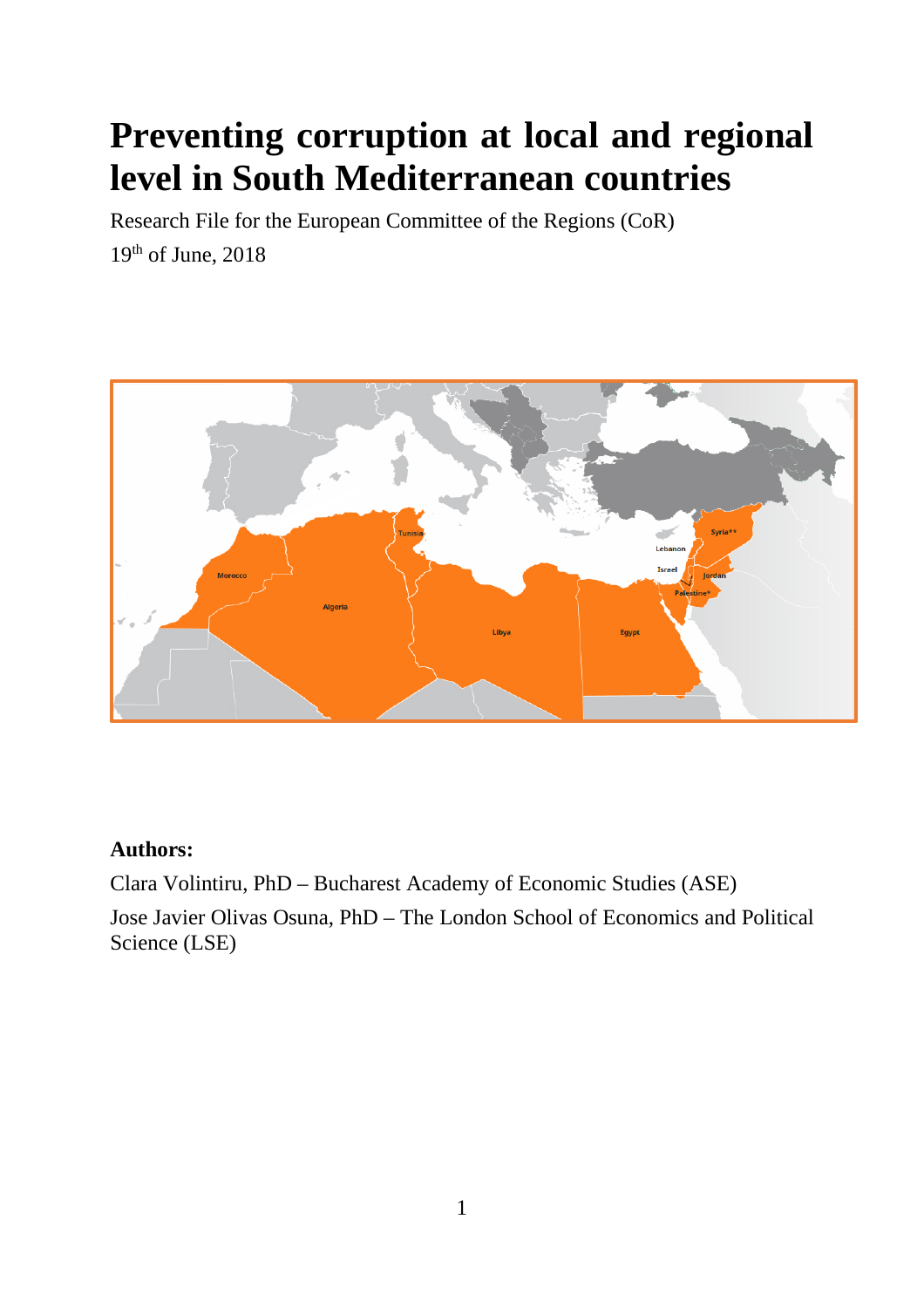# **Table of Contents**

| Prevalence of Corruption at the Local and Regional Level in Southern             |
|----------------------------------------------------------------------------------|
| $[\mathbf{M} \mathbf{orocco}] \textrm{}$                                         |
|                                                                                  |
|                                                                                  |
|                                                                                  |
|                                                                                  |
|                                                                                  |
|                                                                                  |
| Prevalence of Corruption at the Local and Regional Level in Southern             |
| Most prevalent forms of corruption in the Euro-Mediterranean area  21            |
|                                                                                  |
| Policy Recommendations for Strengthening the Institutional Capacity of Local and |
|                                                                                  |
| Benchmarks and lessons learned from the Southern Periphery region 30             |
| Annex 1. Prioritisation Matrix for Corruption Problems in the EU Periphery  34   |
|                                                                                  |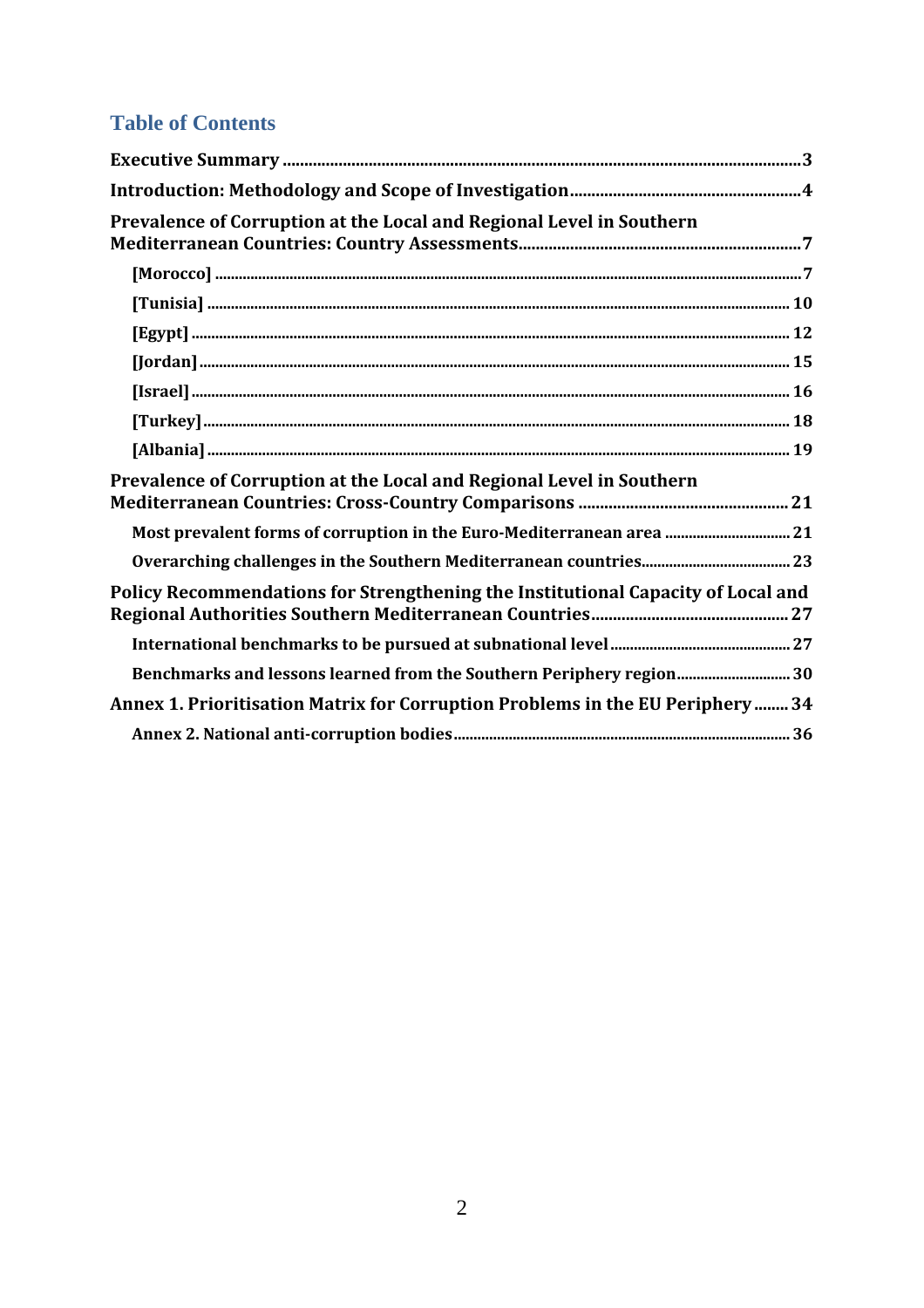# <span id="page-2-0"></span>*Executive Summary*

This study identifies the main current vulnerabilities of local and regional authorities (LRAs) in Southern Mediterranean countries regarding public procurement and public services, and provides a systematic assessment of priority avenues of intervention. In a context of a moderately low institutional capacity, and of a yet incipient process of decentralisation, corruption can severely impede the delivering good quality public goods and services at subnational level.

**Key findings** suggest that the main concern with regards to corruption at subnational level in the region is that of favouritism in public procurement procedures; various public contracts and concessions are granted to politically connected contractors. The only country where this does not seem to be a major concern is Jordan. The second main concern is nepotism in public appointments. Both forms of corruption create distrust amongst citizens, and decrease the quality of public goods and services provided. Across countries, we found that experts' assessment place political will to counter corruption to be much higher at central than local government level, as is the institutional capacity to do so. However, two countries deviate from this trend, in both Tunisia and Turkey there seems to be significant bottom-up pressures to countering corruption. In Tunisia, the main drivers seem to be the branches of civil society groups that are active at community level, while in Turkey local and regional authorities seem to be more involved in anticorruption actions than the central government.

**Recommendations** formulated in this report build upon expert suggestions, as well as our own mapping of good practices at LRA level. Increasing the capacity of local and regional authorities in this region will involve a simultaneous process of (1) strengthening their ties to local communities—by increasing both their functioning attributions (i.e. obligation to distribute goods and services), as well as their financial base (i.e. ability to distribute goods and services), while (2) constructing checks and balances to promote ethical behaviour.

On the first issue, decentralisation is important in this region because it can address the issue of large-scale distrust in the government. With local level empowerment, citizens can become involved in the deliberative processes, while public officials can be held accountable for the end results and benefits of their actions. Steps have been taken in this direction in Jordan, or Egypt through recent legislative reforms, but it is yet to be seen how they will take shape in real institutional transfer of powers. On the second issue, there is a variety of measures designed to promote ethical behaviour at LRA level, both preventive—increasing transparency, digitalising suitable public services (e.g. permits, licences, paying taxes) so as to reduce discretionary access, and corrective—addressing complaints, protecting whistle blowers, sanctioning improprieties in selection of offers and granting of contracts and concessions.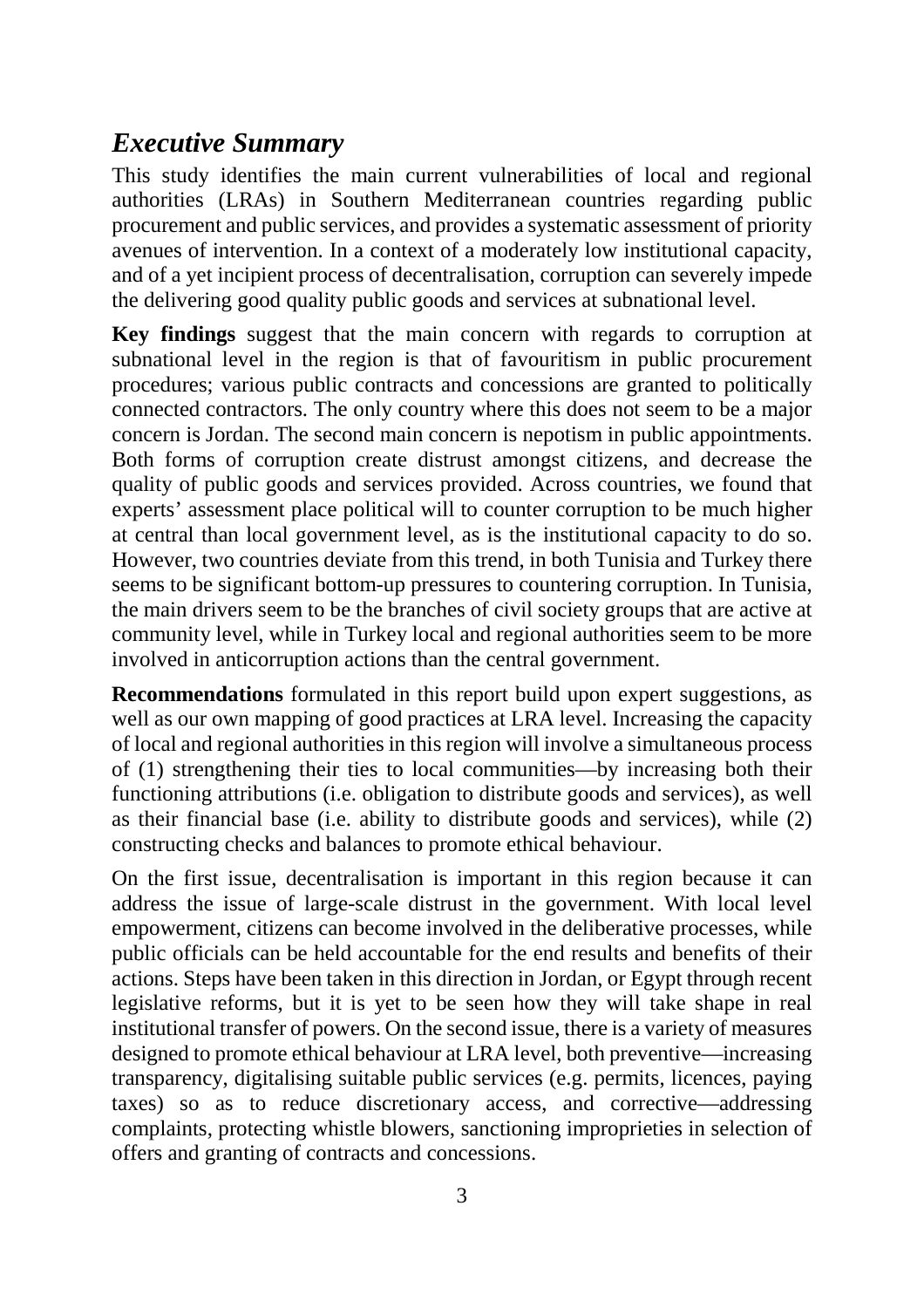# <span id="page-3-0"></span>*Introduction: Methodology and Scope of Investigation* **Conceptual Framework**

Corruption is a broad term that has started to represent so many different informal linkages entertained by public officials that it becomes very hard to identify potential solutions without disentangling its different facets.

One of the most widespread definitions is that corruption means the abuse of public office for private gain. However, the form and purpose of this "abuse" is important in defining competent counter-measures. Furthermore, the present study evaluates the underpinning mechanisms that support different forms of corruption. Recent studies reveal the conceptual distinctions between: **clientelism**—taken to mean the exchange of goods and services for electoral support<sup>1</sup>, and **patronage** or **nepotism**—taken to mean preferential appointments in public institutions<sup>[2](#page-3-2)</sup> and/or preferential contract allocation to friends and family beneficiaries. Overall, the distortive phenome that substitute informal linkages to formal ones lead to **state capture**—taken to mean discretionary control over public resources (e.g. public funds, goods, jobs, or administrative decisions)<sup>[3](#page-3-3)</sup>.

Beyond understanding the different mechanisms involved in corrupt behavior, it is also important to understand the different impact of the varieties of corruption. Firstly, **clientelism** is correlated to electoral goals, as public goods and services are exchanged for political support. This, in turn, consolidates the position of the incumbents, distorting the political competition. It increases both the need and opportunity for other practices such as **nepotism** or **favoritism in public procurement** in order to further consolidate the patrons' discretionary control over institutional resources. Finally, the **lack of transparency** or **whistle blowers protection** are all additional facilitators of misconduct as they diminish monitoring capacity of any third party.

We incorporated all these different varieties of corruption that can be frequently found in local and regional governments in the expert survey we deployed on selected case study countries.

Beyond the occurrence of corruption, analysts and policy-makers must always be weary of isolating the phenomena from the issue of institutional capacity. As such, to the best of our ability, we tried to assess not only the incidence of corruption at local level in the Euro-Mediterranean countries, but also the drivers and impediments to institutional capacity at local and regional level. Generally,

<span id="page-3-1"></span> <sup>1</sup> Volintiru, C. (2017). A new model of clientelism: political parties, public resources, and private contributors. *European Political Science Review*, 9(1), 115-137.

<span id="page-3-2"></span><sup>2</sup> Volintiru, C. (2015). The exploitative function of party patronage: does it serve the party's interest? *East European Politics*, 31(1), 39-55.

<span id="page-3-3"></span><sup>3</sup> Volintiru, C., Trandafir, G., Toma, B., Nuțu, O și Damian, A. (2018) Report "State-Owned Companies: Preventing Corruption, Clientelism and State Capture" Project[, www.statecapture.eu,](http://www.statecapture.eu/) last accessed on 07.06.2018.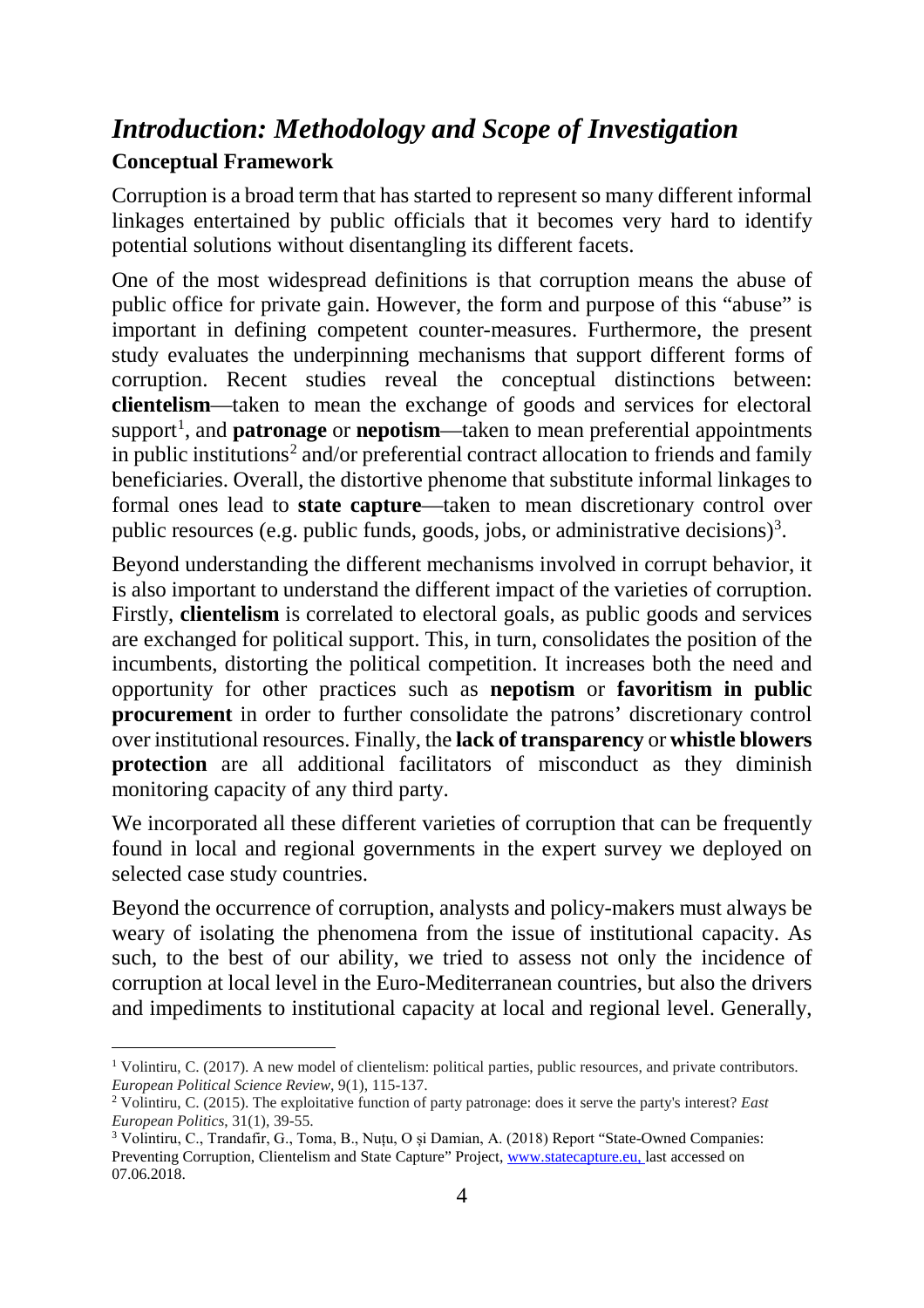there are two factors, across countries, and across institutional cultures, that tend to link poor or discretionary delivery of public goods and services with corruption. On one hand, there is an inherent tension between public duties and the pursuit of electoral survival. Short-term goals of winning elections are often better suited by clientelistic distribution of resources. At the same time, appointed positions or delegated mandates from the central government have a higher likelihood of engaging in nepotism and opaque administrative conduct, as they are not conditioned by popular support directly. On the other hand, many local and regional level well-trained professionals end up working for the central administration. Whatever cadres political parties have are absorbed by the central government, where positions are more prestigious and the pay is higher. As such, at local and regional level it is often that we have troubles discerning instances of corruption from those driven by incompetence.

### **Selection of Cases**

Out of the total sample of cases in the Euro-Mediterranean region, the ranking of Freedom House in terms of quality of democracy differ greatly<sup>[4](#page-4-0)</sup>. From the region, only Israel and Tunisia are evaluated as free democracies. Albania (68/100), Bosnia and Herzegovina (55/100), Lebanon (43/100), Morocco (39/100), and Jordan (37/100) all receive the label of partly free democracies. In contrast, Algeria, Turkey, Mauritania, Egypt and Palestinian Authority are all considered not to be free democracies. We wanted to have a contrasting sample, both in terms of regional placement, and in terms of administrative specificities in various types of democracies. While a free democracy is generally a propitious environment for transparent and accountable institutions, this is not always the case. In Jordan for example, there are various checks and balances in place aimed at preventing corruption and enhancing accountability, even if its democracy scores are low. As such, we selected two free democracies (Israel and Tunisia), two partly free democracies from Southern Mediterranean (Jordan and Morocco), two partly free democracies from Northern Mediterranean (Albania and Bosnia and Herzegovina<sup>[5](#page-4-1)</sup>), and two countries that are labeled as not being free democracies (Turkey and Egypt). As such, we are able to identify overarching challenges in the wider Euro-Mediterranean area.

#### **Data Collection**

We used an expert survey methodology that involved collecting via an online questionnaire information from 11 topical questions and 3 personal details questions. For Morocco, Tunisia and Lebanon we used French in the survey, invitations and other communications. For the rest of the countries in this study

<span id="page-4-0"></span> $\frac{4 \text{ https://freedomhouse.org/report/freedom-world/freedom-world/62018}}{5 \text{ While we have collected comparative data for both Albania and Bosnia and Hertzegovina, we have only included}}$ 

<span id="page-4-1"></span>a single in-depth case study for Albania, as these two countries fall outside the primary regional focus of this report.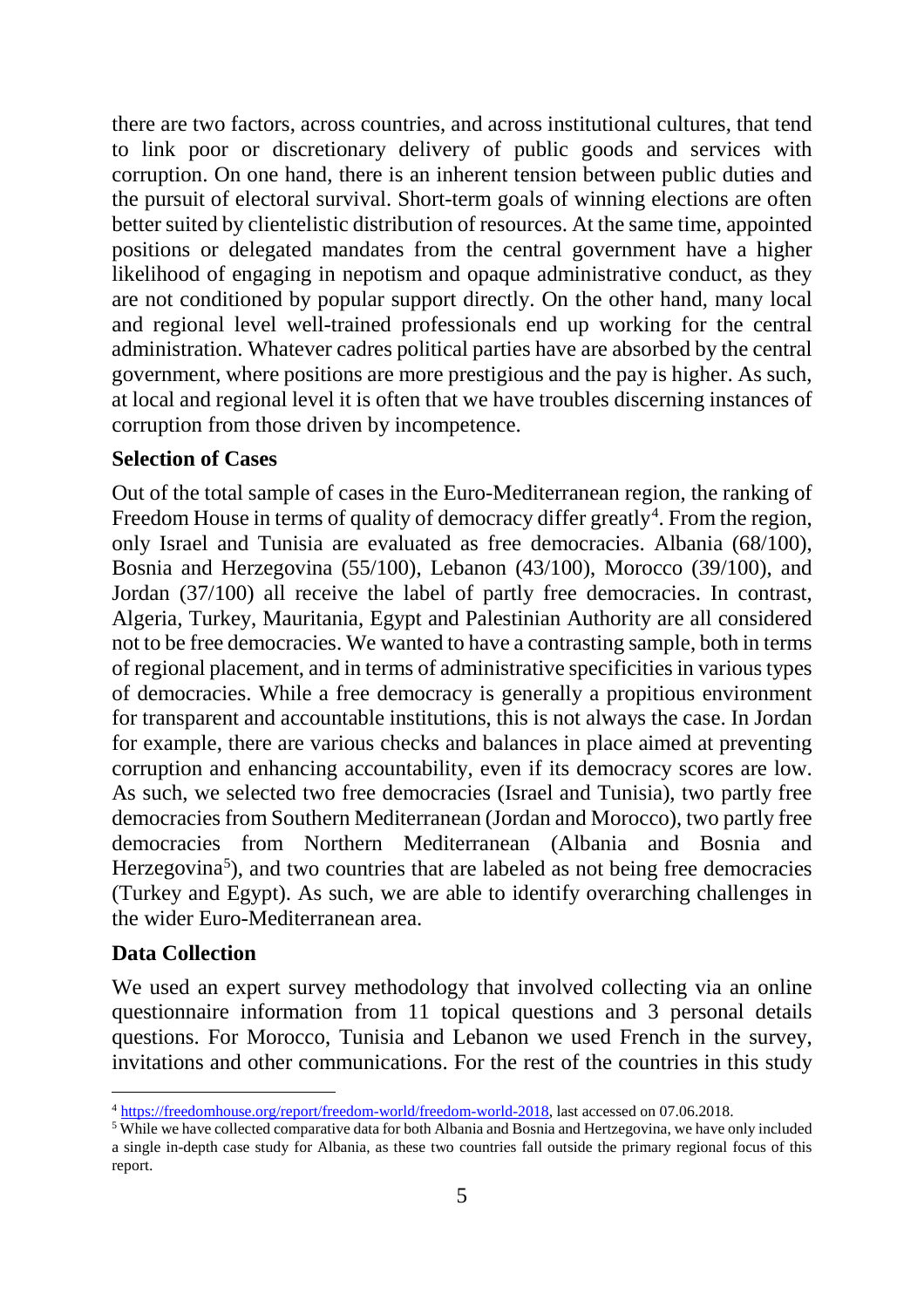we used English. Our respondancy rate may have been partially affected by the fact that, due to the time constraints of the project, we did not translate in national languages the survey. The sample for the expert survey was constructed in the course of this project and relied on existing expert data such as those from University of Pennsylvania's Think Tanks and Civil Societies Program or from the European Bank for Reconstruction and Development (EBRD). In addition to this, we conducted a systematic coverage of relevant experts in each country through online institutional pages and media sources. Finally, we employed extensively the snowballing technique and expert recommendations. Overall, we collected 122 questionnaires out of a total of 442 opened invitations. The sample of targeted experts to which the invitation was disseminated was significantly larger, but we do not count bounced or repeatedly unresponsive email addresses.

We also conducted a series of 11 in-depth interviews with high profile scholars and regional experts from international organizations<sup>6</sup>. The aim of these interviews was to assess the overarching challenges for building institutional capacity at subnational level in the South Mediterranean countries and the EU periphery in general.

We also conducted a systematic assessment of press coverage in each of the main outlets in the selected case studies, and accounted for relevant coverage on social media networks. Other data sources consulted were reports from prestigious international organizations, and survey data from other projects.

For each country, we aimed to assess the main problems that affect LRAs from the point of view of institutional capacity and ethical conduct. With regards to unethical conduct, we distinguished between issues related to public procurement and those related to public service provision. Finally, we evaluated the main measures deployed in preventing and countering corruption—legislative reforms, institutional bodies and other measures streaming from public sector, or civil society initiatives.

<span id="page-5-0"></span> <sup>6</sup> We are extremely grateful for the time, availability and generous exchange of ideas provided by Anwar Shah (World Bank), Cristina Corduneanu-Huci (CEU), Gary Marks (EUI), Andrea Teti (University of Aberdeen), Neil Ketchley (Kings College), Gary Marks (EUI), Maksym Ivanyna (Joint Vienna Institute), Rana Khazbak (LSE) and others who wished to remain anonymous.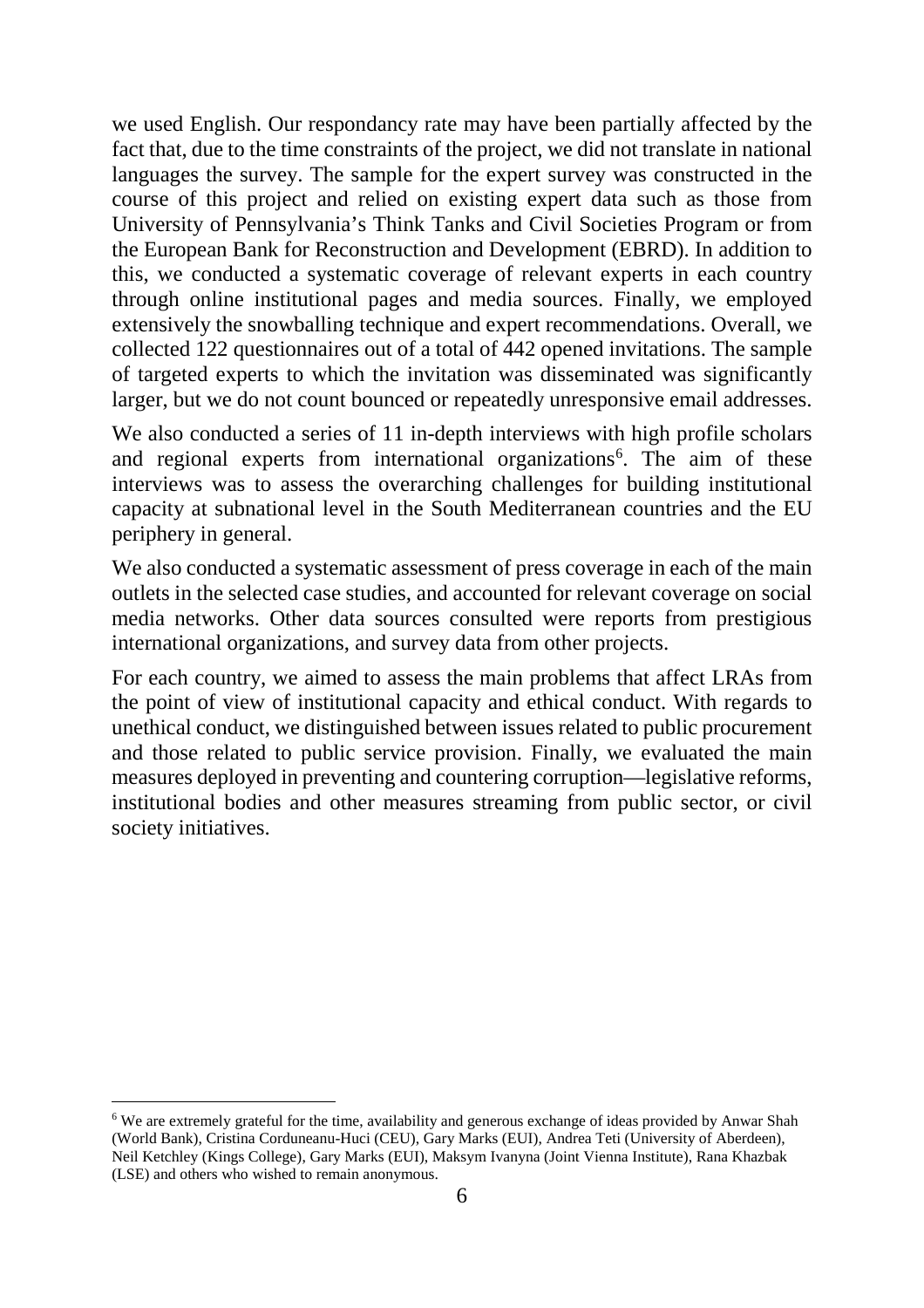# <span id="page-6-0"></span>*Prevalence of Corruption at the Local and Regional Level in Southern Mediterranean Countries: Country Assessments*

## <span id="page-6-1"></span>**[Morocco]**

Most efforts to fight corruption and promote public ethics in Morocco adopt a top down approach. The clientelistic exchanges are arguably well entrenched in the Moroccan state, to the extent that the literature often uses the pejorative term *Makhzen*<sup>[7](#page-6-2)</sup> as a reflection of a "deep state with hard-to-dismantle roots, gravitating around the Sherifian monarchy and including the bureaucracy, the army, and the executive"<sup>[8](#page-6-3)</sup>. However, the majority of the existing clientelistic networks in Morocco have been consolidated through historical iterations and informal traditions that have also shaped local power dynamics. Experts believe the main problems at local and regional level to be: favoritism in public procurement and clientelistic distribution of public goods.

Nepotism is historically rooted in social relations in Morocco. According to the ArabTrans Survey, the vast majority of the population believes "*wasta"[9](#page-6-4)* to be either endemic  $(51.5\%)$  or frequent  $(27.8\%)$ <sup>10</sup>. Popular disenchantment with corruption is widespread in Morocco, as protesting against corruption was the main reason for participating in the Uprisings<sup>[11](#page-6-6)</sup> (57.1%), followed by economic grievances (40.3%) and lack of basic services (25.9%), according to a recent survey<sup>12</sup>.

Roughly, 1 in 2 citizens has paid at least once a bribe to obtain documents or permits from public authorities in Morocco<sup>[13](#page-6-8)</sup>. The main challenge in accessing these public services without bribes or connections is the lack of information and the complexity of bureaucratic procedures that are very hard to navigate without the guidance of a public official.

Private sector corruption is one of the many facets of informal exchanges in Morocco. As a recent study showed private companies can be pressure vehicles for good governance in sectors that are not prone to close business-state relationsand, as such, have a high rent potential for firms working with the state

<span id="page-6-2"></span><sup>&</sup>lt;sup>7</sup> It means "warehouse" but refers to the institution composed of the king and its close entourage.

<span id="page-6-3"></span><sup>8</sup> Corduneanu-Huci, C. (2018). Taming corruption: rent potential, collective action, and taxability in Morocco. *Business and Politics*, 18(3), 297-335.

<span id="page-6-4"></span> $9$  Here taken to mean: getting a job through political patronage and/or personal connections. In other MENA contexts, *wasta* can refer to any preferential favor granting.

<span id="page-6-5"></span><sup>&</sup>lt;sup>10</sup> WP6 D6.7: *Country Report Morocco* (2016); Survey results on political and social change in Morocco, [online]<http://www.arabtrans.eu/publications-and-reports-/reports/>

<span id="page-6-6"></span><sup>&</sup>lt;sup>11</sup> Protests organised by the 20 February Movement in Morocco in between February 2011 and late spring of 2012, which are ascribed to the general movement of the Arab Spring.  $12$  Idem fn. 9.

<span id="page-6-8"></span><span id="page-6-7"></span><sup>&</sup>lt;sup>13</sup> Fatafta, M., Rampant Corruption in Arab States, February 21, 2018, Transparency International [online] [https://www.transparency.org/news/feature/rampant\\_corruption\\_in\\_arab\\_states,](https://www.transparency.org/news/feature/rampant_corruption_in_arab_states) last accessed on 07.06.2018.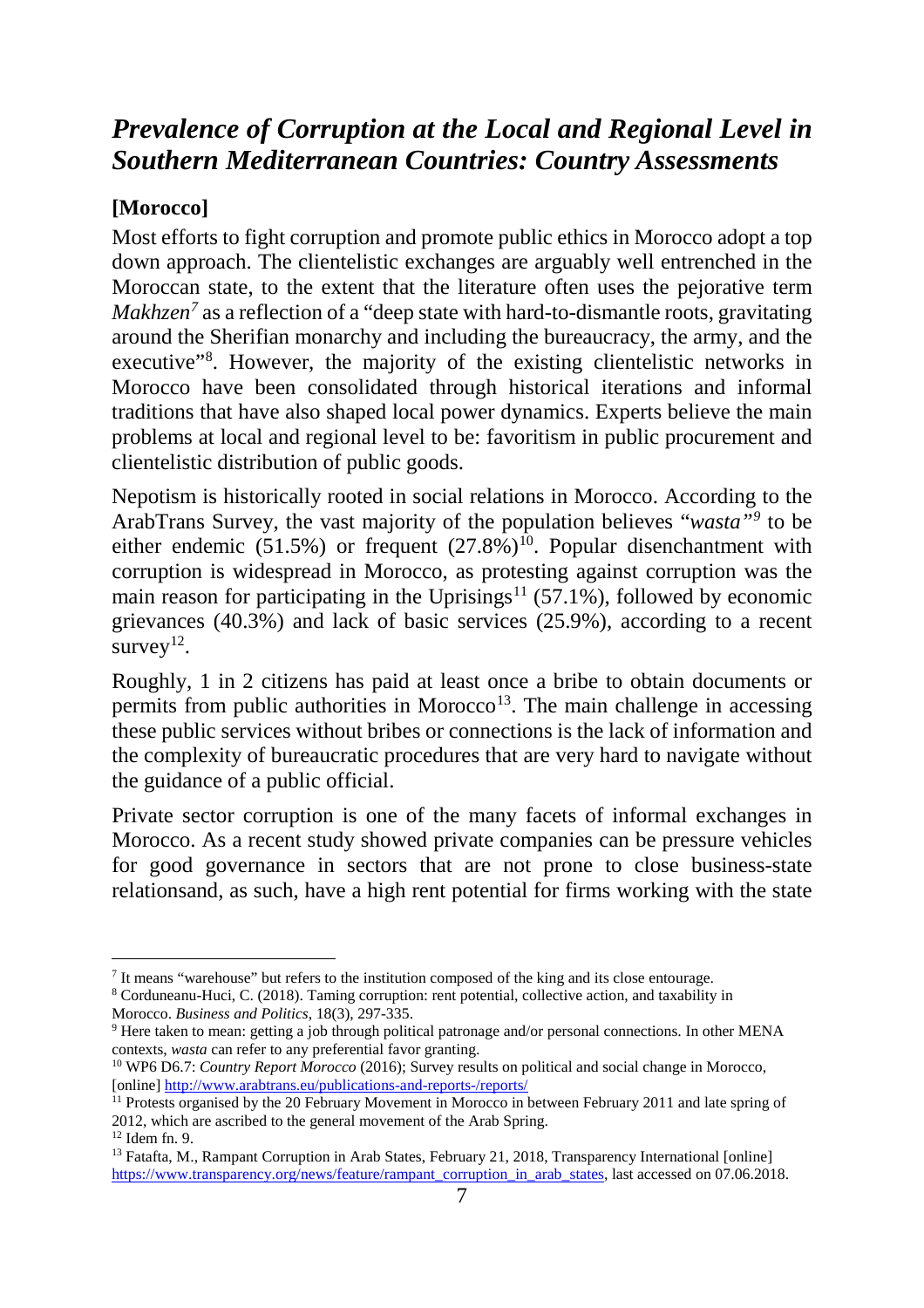(e.g. construction and real estate development)<sup>[14](#page-7-0)</sup>. The channeling of public resources through public procurement to private actors is one of the paramount means of ensuring the clientelistic resources required by a local patron<sup>15</sup>.

For instance, patronage plays a key role in the context of licenses to mine coastal sands. Due to the problematic nature of these exploitations and their impact on the environment, the approval for exploitation was often given informally without due process and implementation of the relevant legislation<sup>[16](#page-7-2)</sup>. This case shows not only how important *wasta* is in obtaining permits and licenses in Morocco, but also how useful it is to protect some from the enforcement of the rules and regulation.

Public procurement is by all accounts based on *wasta* and bribes, as 2 in 3 companies declared in the World Bank Enterprise Survey that they were expected to give gifts to secure a government contract.

Public procurement issues rise up in the case of city lightening (e.g. Rabat), parking spaces, landscaping and other public works. Little or no follow-up is normally done to public works delivery and the quality of the services provided is usually much lower than is to be expected.

Some of the issues highlighted by experts with regards to LRAs are: obtaining permits, obtaining access to public utilities, obtaining commercial licenses, cadaster certifications, and technical assessment of automobiles. Exports also report the same problem across countries in this region: favoritism in housing regulation and enforcement. Various stages of this problem in Moroccan *bidonvilles*, such as issuing a building permit, giving public lodging, or evacuating and demolition are all actions that are exerted or not based on corrupt exchanges between public officials and the citizens involved.

According to experts there is a series of large families that control land concessions in different Moroccan regions and localities (e.g. Rabat, Casablanca).

Experts judged LRAs in Morocco to have a moderate capacity to perform their administrative tasks in a satisfactory manner. Political will to counter corruption is judged to be high at all administrative levels, and especially so at national level across recent years. In terms of institutional capacity to counter corruption we also find a relatively high capacity at central level, and a moderate one at regional and local level.

<span id="page-7-0"></span> <sup>14</sup> Corduneanu-Huci, C. (2018). Taming corruption: rent potential, collective action, and taxability in Morocco. *Business and Politics*, 18(3), 297-335.

<span id="page-7-1"></span><sup>&</sup>lt;sup>15</sup> Gherghina, S., & Volintiru, C. (2017). A new model of clientelism: political parties, public resources, and private contributors. *European Political Science Review*, 9(1), 115-137.

<span id="page-7-2"></span><sup>&</sup>lt;sup>16</sup> Based on in-depth interview with Cristina Corduneanu-Huci (CEU), 10.05.2018.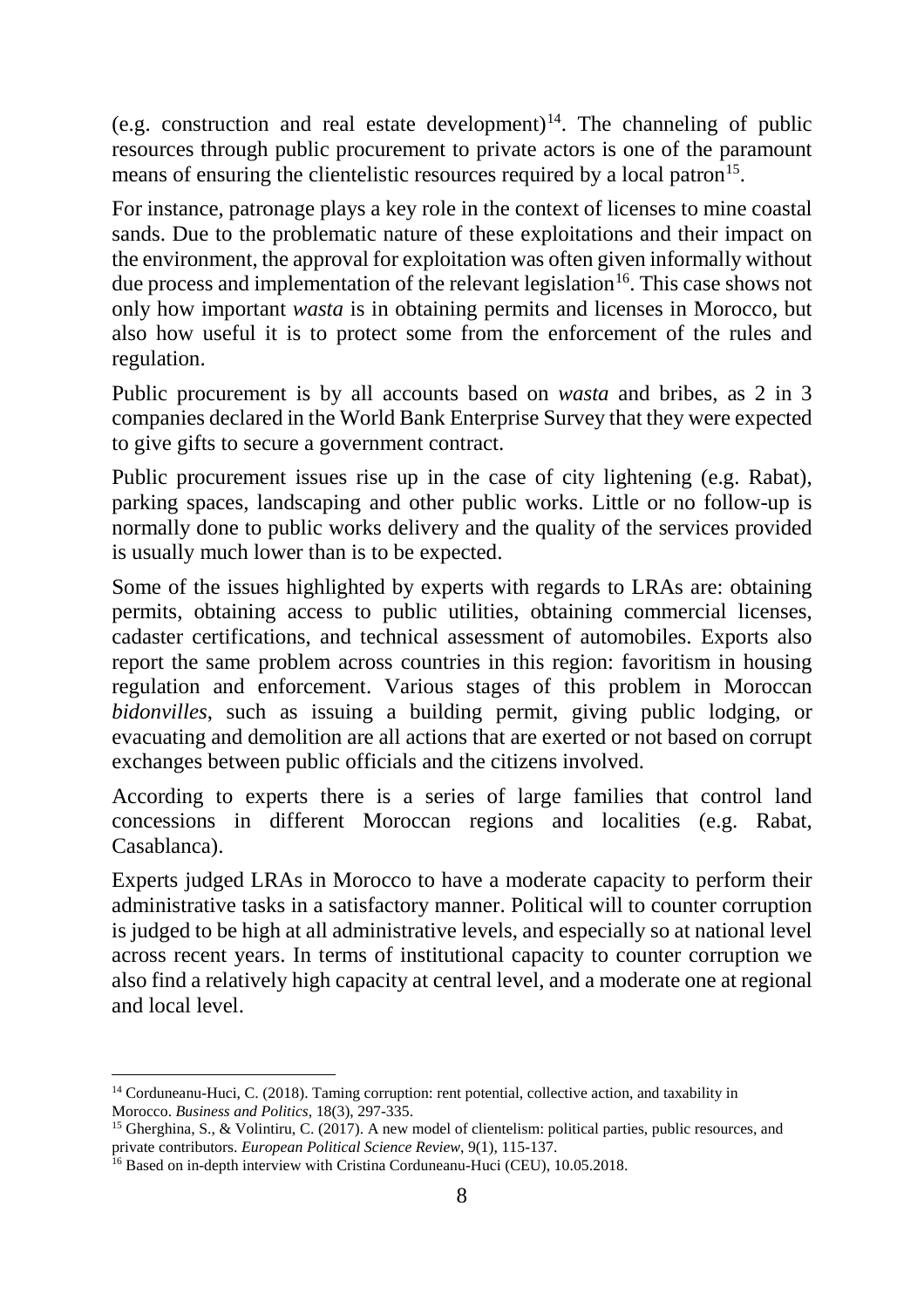Corruption prevalence in LRAs in Morocco can be correlated with the pervasive lack of resources and low skilled personnel<sup>[17](#page-8-0)</sup>.

The relevant anticorruption authority in Morocco is the Central Authority for the Prevention of Corruption  $(ICPC)^{18}$  $(ICPC)^{18}$  $(ICPC)^{18}$ . Given the centralised political system of Morocco, the powers of the ICPC stream directly from the political will of the monarch, and are deployed sooner in a delegated manner than an independent institutional body per se.

Court of Auditors has proven to be a very active agent in recent efforts to counter corruption in Morocco, and while its convictions targeted central officials<sup>19</sup>, there could be positive spill-over effects in administrative conduct at subnational level.

Moroccan Government has recently announced its engagement in the revision of a number of laws and decrees to increase transparency at all levels<sup>[20](#page-8-3)</sup>, The specific design and implementation of these measures is not clear yet. However, the creation of a dedicated Commission last year<sup>[21](#page-8-4)</sup> (i.e. National Anti-Corruption Commission) can be considered as a positive sign. This Commission is charged to oversee all legislative and institutional anti-corruption efforts aimed at ensuring both prevention and sanctioning. It is comprised of representatives from central and regional authorities, as well civil society representatives.

Another method to counter corruption (especially at central level) is the online portal for enlisting complaints or claims at various relevant authorities [\(www.maroc.ma\)](http://www.maroc.ma/), and allows for some degree of participation and easier access to information. According to the UN e-Government survey, Morocco scores high in the set of cases we analyse here, alongside Israel, Tunisia and Turkey<sup>[22](#page-8-5)</sup>.

Since 2011, in Morocco there is a Centre for Legal Assistance for Victims or Witnesses of Corruption (*Centres d'Assistance et de Conseil Juridique* (CAJAC)) developed and operated by Transparency Morocco with a grant from the Netherlands.

<span id="page-8-0"></span><sup>&</sup>lt;sup>17</sup> BTI Morocco 2018, available here: [https://www.bti-project.org/en/reports/country-reports/detail/itc/mar/,](https://www.bti-project.org/en/reports/country-reports/detail/itc/mar/) last accessed on 27.05.2018.

<span id="page-8-1"></span><sup>&</sup>lt;sup>18</sup> Instance Centrale de Prévention de la Corruption<http://www.icpc.ma/wps/portal>

<span id="page-8-2"></span><sup>19</sup>Corruption Crackdown Continues: 18 Officials, 9 Institutions Convicted, March 7, 2018, Morocco World News, [http://www.moroccoworldnews.com/2018/03/241944/corruption-crackdown-continues-18-officials-9](http://www.moroccoworldnews.com/2018/03/241944/corruption-crackdown-continues-18-officials-9-institutions-convicted/) [institutions-convicted/](http://www.moroccoworldnews.com/2018/03/241944/corruption-crackdown-continues-18-officials-9-institutions-convicted/) , Gendarmerie royale: interpellation de 29 hauts fonctionnaires soupçonnés de corruption et de trafic de drogue January 24, 2018, Huffington Post, [https://www.huffpostmaghreb.com/2018/01/24/29-](https://www.huffpostmaghreb.com/2018/01/24/29-hauts-fonctionnaires-interpelles_n_19071906.html)<br>hauts-fonctionnaires-interpelles n 19071906.html, last accessed on 27.05.2018.

<span id="page-8-3"></span> $\frac{1}{20}$  Government Crackdown on Corruption, Officials Prosecuted: El Othmani, February 23, Morocco World News, [http://www.moroccoworldnews.com/2018/02/241196/government-crackdown-corruption-officials](http://www.moroccoworldnews.com/2018/02/241196/government-crackdown-corruption-officials-prosecuted-el-othmani/)[prosecuted-el-othmani/,](http://www.moroccoworldnews.com/2018/02/241196/government-crackdown-corruption-officials-prosecuted-el-othmani/) last accessed on 28.05.2018.

<span id="page-8-4"></span><sup>21</sup> [http://www.maroc.ma/fr/actualites/le-decret-relatif-la-creation-de-la-commission-nationale-de-lutte-contre-la](http://www.maroc.ma/fr/actualites/le-decret-relatif-la-creation-de-la-commission-nationale-de-lutte-contre-la-corruption)[corruption](http://www.maroc.ma/fr/actualites/le-decret-relatif-la-creation-de-la-commission-nationale-de-lutte-contre-la-corruption), last accessed on 22.05.2018.

<span id="page-8-5"></span><sup>&</sup>lt;sup>22</sup> [https://publicadministration.un.org/egovkb/en-us/Reports/UN-E-Government-Survey-2016,](https://publicadministration.un.org/egovkb/en-us/Reports/UN-E-Government-Survey-2016) last accessed on 07.06.2018.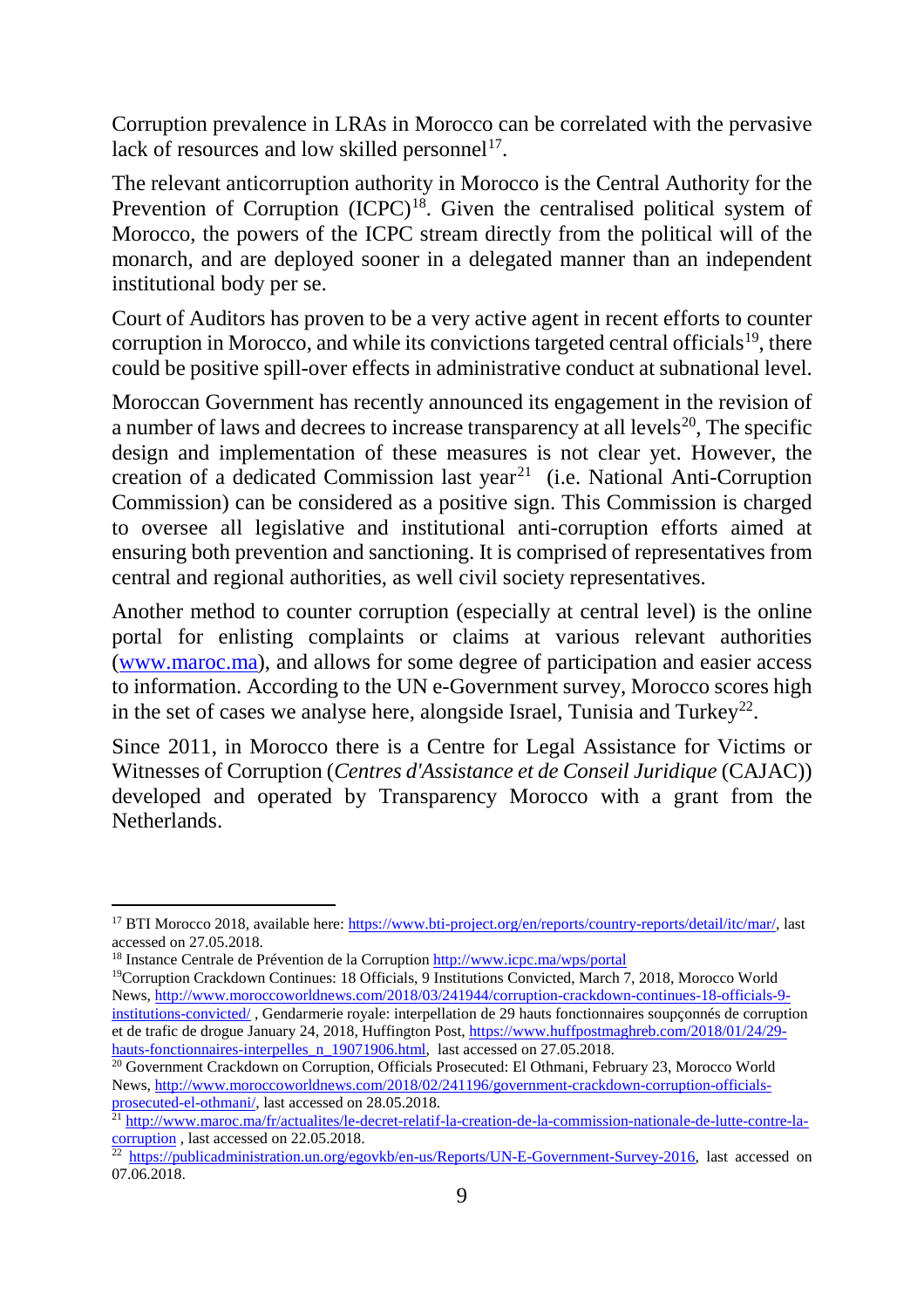# <span id="page-9-0"></span>**[Tunisia]**

While the administrative structures have undergone various reforms over the past years, informal exchange networks persist and flourish, mainly due to inertias in the every-day practices of numerous civil servants from the old regime. Local administrations in rural areas are particularly prone to clientelism and nepotism. The political competition that emerged after the Arab Spring increased the utility of some clientelistic transactions such as vote-buying.

Experts pointed to preferential relations between developers of the Sousse Mall advertised to be the largest commercial center in the country, and local and regional public officials. In Sfax, there were apparently similar wrongdoings between public officials and private contractors involved in various ambitious developments with the occasion of the city becoming the cultural capital of the Arab world in 2016. However, in this latter case, due to more or less wellinformed campaign on social media, the projects were suspended<sup>23</sup>.

In general, there is no follow-up on public works and as such there is usually a poor quality delivered on public contracts.

Public services in Tunisia are frequently exchanged for what is locally called *bakchich* (i.e. bribe). In addition to this, priority is normally granted to relatives of public officials. Furthermore, public resources are sometimes subordinated to electoral interests, and thus political support to a particular party or candidate may increase the chances of obtaining a public contract or better services. All this makes access highly discriminatory.

Obtaining various official documents from local authorities has an informal price in Tunisia (i.e. "pourboire"), which can be seen as standardized fee. No clear responsibilities in local and regional authorities can be traced with this practice, and very stiff and opaque bureaucratic procedures make these informal payments ultimately necessary.

According to the experts we interviewed, the second biggest problem with public service delivery in Tunisia is the absence of trained personnel (see Table 2). The passing of a recent Law on pardoning corrupt public officials that served during the old regime<sup>[24](#page-9-2)</sup> fuels public disenchantment with regard to the development of a meritocratic system of recruitment and evaluation of central and local public officials.

Much like in the case of Egypt, experts report a frequent practice of public officials to grant construction permits that are not in conformity with urban planning or technical safety legislative provisions; when such discretionary

<span id="page-9-1"></span> <sup>23</sup> Sfax Capitale culturelle du Monde arabe: Un projet prometteur est bloqué, Ayda Labassi, November 23, 2016, HuffPost Tunisie, [online] [https://www.huffpostmaghreb.com/2016/11/23/renovation-cathedrale-](https://www.huffpostmaghreb.com/2016/11/23/renovation-cathedrale-sfa_n_13148210.html) $\frac{\text{sta}}{24}$  Idem fn. 12.

<span id="page-9-2"></span>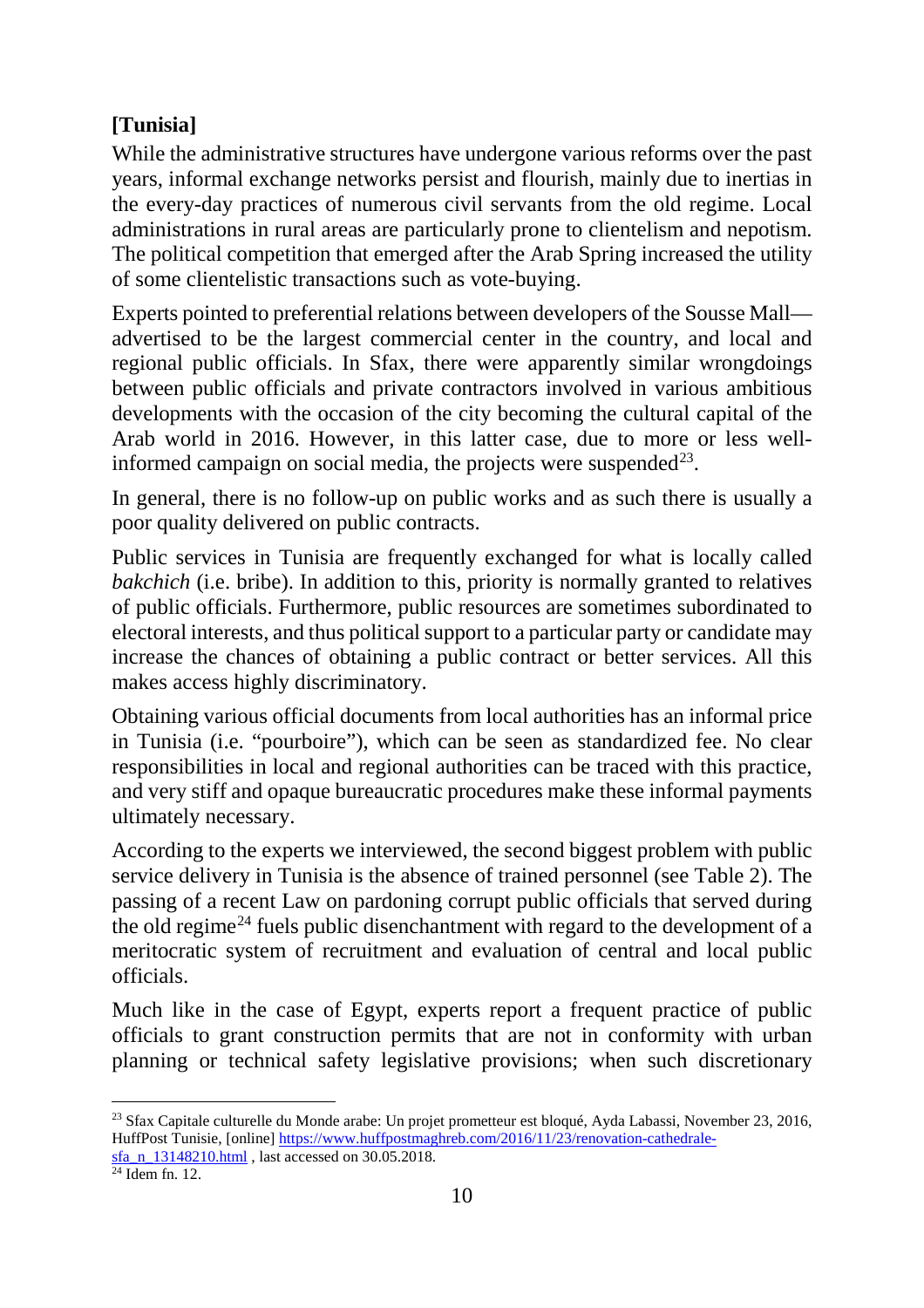decisions are not possible and/or courts rule for demolition, the implementation of those decisions is stalled in cases of preferential treatment.

Experts consider Tunisian LRAs to have a moderate capacity to perform their administrative tasks in a satisfactory manner. Political will to counter corruption is relatively high at national level, but low at local and regional levels. As for institutional capacity to counter corruption, experts judge it to be moderate at both central and regional level, but very low at local level. In contrast to public authorities, civil society and local communities are very much more instrumental in countering corruption at local level, leading some of the benchmark practices in the region (e.g. participatory budgeting).

The National Anti-Corruption Agency (INLUCC) has been active in Tunisia with both preventive and corrective measure. It has some noticeable elements of good practice, such as the online complaint system and Green Line for corruption reporting and information. It implements the recently developed National Strategy for Good Governance and Fight Against Corruption that had an adjacent operational plan for 2017-2018, thus making its action significantly more traceable and focused of results. The consolidation of INLUCC and its objectives have been helped by the  $PWUD^{25}$  $PWUD^{25}$  $PWUD^{25}$  support through the projects of Democratic Governance Reinforcement, and has benefitted from exchange of good practices with Korean Agency for International Cooperation  $(KOIC)^{26}$  $(KOIC)^{26}$  $(KOIC)^{26}$ . In addition to the central level, PNUD funding for Democratic Governance Reinforcement in Tunisia has been deployed to municipal beneficiaries thus focused specifically on enhancing institutional capacity to counter corruption at local level.

The Right to Information Law was passed in 2016 and a responsible authority was created in 2017— *Instance nationale d'accès à l'information* (INAI). These measures contribute significantly to the promotion of transparency on public decisions and administrative processes, which in turn diminishes corruption and enhances the quality of public services. These too benefitted from technical assistance through the Swiss-funded UNESCO project"Support the implementation of the RTI law in Tunisia".<sup>[27](#page-10-2)</sup>

A series of reforms were implemented in Tunisia at local government level, as part of its National Action Plan elaborated with the Open Government Partnership (OGP). As such, with the collaboration of its citizens Sayada became one of the first cities in Tunisia to open its data after 2011; based on a civil society initiative, the city now publishes its municipal council meeting minutes, key

<span id="page-10-0"></span> <sup>25</sup> United Nations Development Programme

<span id="page-10-1"></span><sup>26</sup> 2ème session du Congrès National de Lutte Contre la Corruption, December 7, 2017, Realities [online] [https://www.realites.com.tn/2017/12/2eme-session-congres-national-de-lutte-contre-corruption/,](https://www.realites.com.tn/2017/12/2eme-session-congres-national-de-lutte-contre-corruption/) last accessed on 30.05.2018.

<span id="page-10-2"></span> $27$  Support to the implementation on the Tunisian Right to Information law [online] <https://en.unesco.org/partnerships/foe/right-to-information-tunisia> [https://www.realites.com.tn/2017/12/2eme](https://www.realites.com.tn/2017/12/2eme-session-congres-national-de-lutte-contre-corruption/)[session-congres-national-de-lutte-contre-corruption/,](https://www.realites.com.tn/2017/12/2eme-session-congres-national-de-lutte-contre-corruption/) last accessed on 30.05.2018.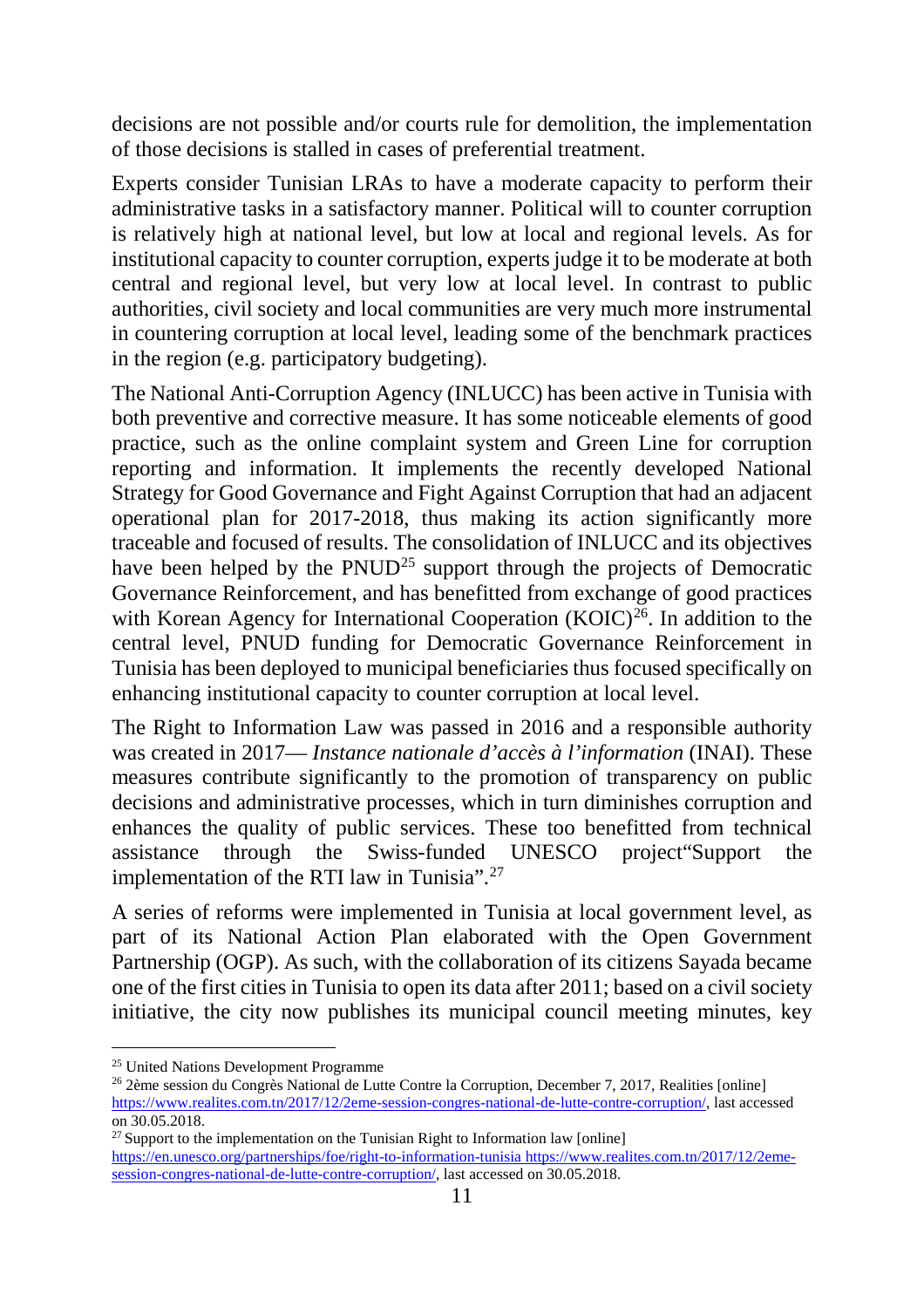budget data and statistics on a regular basis on a website co-managed with its partner NGO[28.](#page-11-1) Similarly, participatory budgeting initiatives were implemented in La Marsa and  $Sfax^{29}$  $Sfax^{29}$  $Sfax^{29}$ .

### <span id="page-11-0"></span>**[Egypt]**

Local governments have long been seen by the public as a hub for corruption in Egypt<sup>[30](#page-11-3)</sup>. Many cases of corruption are attributed to both executive offices and representative offices. In the Gharbeya governorate, a director from the housing directorate was arrested on charges of accepting bribes from the head of a newspaper in the governorate to increase the number of advertisements.<sup>[31](#page-11-4)</sup> Despite recent efforts to reform local governments in Egypt, experts still consider abuse of public office and conflict of interests to be the main problems of LRAs.

In 2015, the French company Alstom was sentenced to pay US\$772 million in fines for breaking the Foreign Corrupt Practices Act by granting a total of US\$75 million in bribes in exchange for US\$4 billion contracts in Egypt and other countries. Experts point out that contracts for Cairo line 3 were part of the corrupt practices of this company and representative of how large public procurement contracts in Egyptian municipalities are exchanged for bribes.

A 2016 report by the Central Auditing Organisation (CAO) claimed that in Egypt approx. US\$76 billion in had been lost due to corruption in public procurement in just three years, but the former head of CAO Hisham Genein has been subsequently jailed for spreading false news<sup>32</sup>. However, experts pointed out that the corruption cases in public procurement in local governments were true.

Finally, other issues signalled by experts included cartelisation on the part of private contractors, especially in the construction sector, and preferential procurement contracts to companies that offer employment for relatives of public officials.

A significant part of public services in Egypt is managed at local level; including education, health, water and sanitation, roads and transportation, street lighting, and environmental control. However, budgetary allocation remains highly

<span id="page-11-1"></span><sup>&</sup>lt;sup>28</sup> Open Government in La Marsa, Sfax and Sayada, February-March 2017, [online]

[http://www.oecd.org/gov/open-government-in-la-marsa-sfax-and-sayada-020317.pdf,](http://www.oecd.org/gov/open-government-in-la-marsa-sfax-and-sayada-020317.pdf) last accessed on 07.06.2018.<br><sup>29</sup> idem fn. 27.

<span id="page-11-2"></span>

<span id="page-11-3"></span><sup>&</sup>lt;sup>30</sup> Various press outlets and local surveys covered this issue over the past decade: Ahmed M. Abou Hussein, The inevitable struggle: local government in Egypt, Daily News Egypt, October 14, 2012, [online] [https://dailynewsegypt.com/2012/10/14/the-inevitable-struggle-local-government-in-egypt/,](https://dailynewsegypt.com/2012/10/14/the-inevitable-struggle-local-government-in-egypt/) or Rana Khazbak,

Going Local, Egypt Independent, July 30, 2012, [online] [http://www.egyptindependent.com/going-local/,](http://www.egyptindependent.com/going-local/) last accessed on 26.05.2018.

<span id="page-11-4"></span><sup>&</sup>lt;sup>31</sup> ACA arrests government officials on corruption charges, May 25, 2018, Egypt Today, [online] <https://www.egypttoday.com/Article/2/50856/ACA-arrests-government-officials-on-corruption-charges> , last accessed on 27.05.2018.

<span id="page-11-5"></span><sup>&</sup>lt;sup>32</sup> The Limits of Fighting Corruption in Egypt, Mohamed Abdel Salam, October 13, 2016, SADA, Carnegie Endowment, [online] [http://carnegieendowment.org/sada/64852,](http://carnegieendowment.org/sada/64852) last accessed on 30.05.2018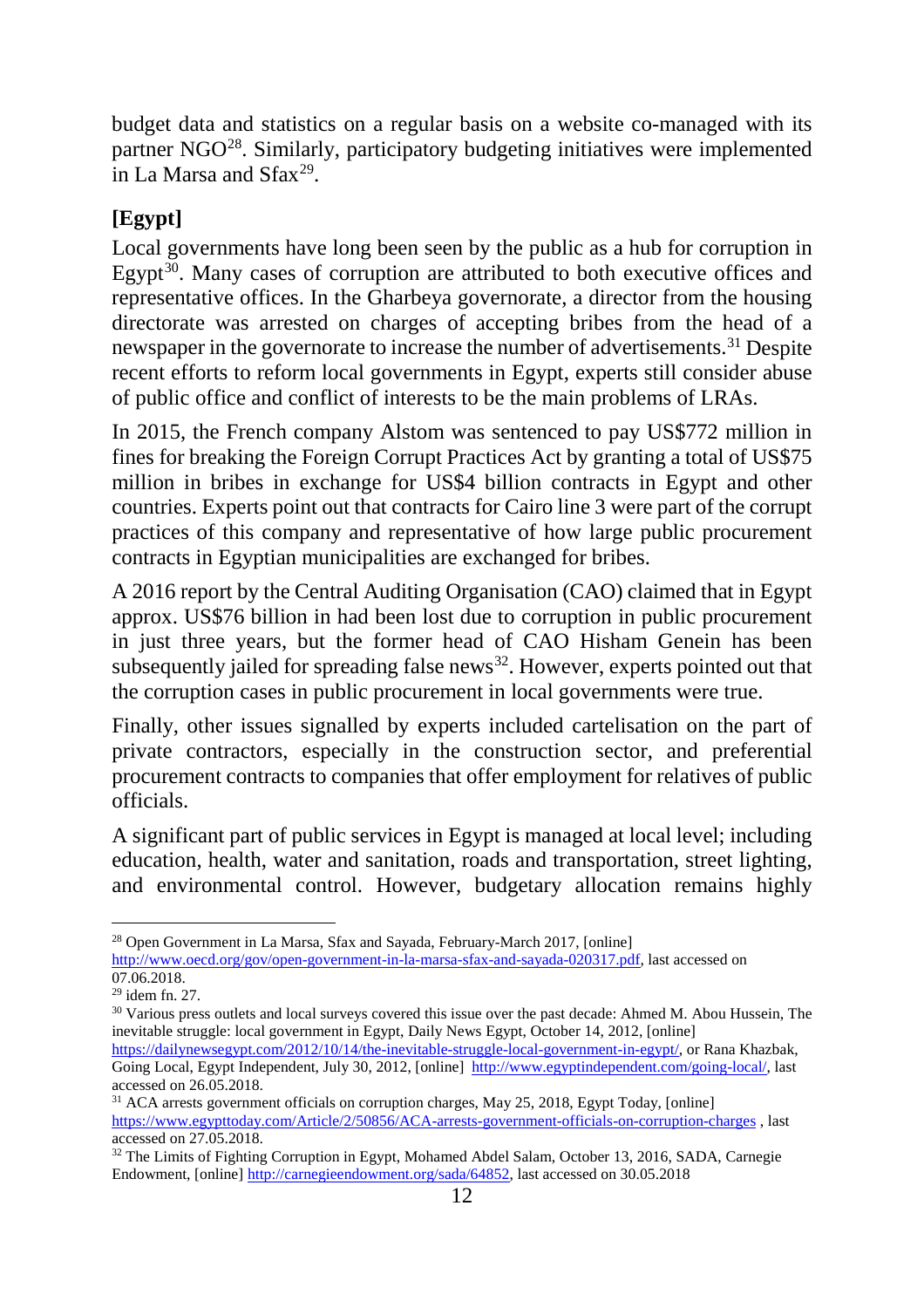centralised. As such, the quality of public service delivery at local level is narrowly tied to the relationship of the local or regional representative to central decision-makers. This situation is even further exacerbated by the dramatic decrease over the past decade of general governmental consumption in Egypt, one the lowest in the world judged as  $%$  of GDP<sup>[33](#page-12-0)</sup>.

One of the key objects of corruption at local level in Egypt according to experts is the conditional supply of business licences and building permits. The numerous cases of apartment building collapsing (e.g. Alexandria) and leaving many injured or dead are a testimony of the dramatic consequences of faulty procedures if not outright corruption in construction permits.

Corruption in public services extends to certification of land ownership in Egypt. In the governorates of Ismailia and Faiyoum, ACA arrested a director and a number of public officials who were charged with misusing their positions in order to unlawfully certify the ownership of some citizens' plots of land in exchange for personal benefits or due to personal connections (*wasta*)<sup>[34](#page-12-1)</sup>.

Experts consider LRAs to have a limited or very limited capacity to perform their administrative tasks in a satisfactory manner. Political will to counter corruption is very low across institutional levels (i.e. national, regional and local). As for institutional capacity to counter corruption, it is considered to be the highest at central level, significantly diminished at regional and local level.

Governance at local level is not only affected by the limitation on prerogatives, but also by the limitations on legitimacy. Currently in Egypt there is no representation system based on popular vote and the checks and balances that could uphold the principal- agent relationship at local level are minimal. Local Councils that were controlled by Hosni Mubarak's party were dissolved in 2011 being considered nests of clientelism. Ever since, their reform and reestablishment remains pending. Since early 2012 the Ministry of Local Development in Egypt is announcing the imminent development of a new law for local administration. This new law is needed both for the configuration of executive attributions at local level, as well as for the rehabilitation of Local Councils. The budgetary allocations for municipalities for 2018 seem to indicate that this new legislation will be finally developed and implemented shortly, likely before the upcoming elections scheduled to take place at the end of 2018.[35](#page-12-2)

Opaque regulation in Egypt is perceived by experts as an intentional foundation for bribe taking. The legislative ambiguities increase the marginal utility of

<span id="page-12-0"></span> <sup>33</sup> Abbott, P. & Teti, T.(2016) The Political Social and Economic Drivers of the Egyptian Uprising, in *WP2 D2.2: Background Reports; Literature Report for political and social change in Morocco, Algeria, Tunisia, Libya, Egypt, Jordan, and Iraq*. [online]<http://www.arabtrans.eu/publications-and-reports-/reports/>

<span id="page-12-2"></span><span id="page-12-1"></span><sup>&</sup>lt;sup>34</sup> According to expert opinions; details confirmed in press coverage. <sup>35</sup> <https://www.egypttoday.com/Article/2/49594/Political-parties-prepare-for-local-elections> last accessed on 26.05.2018.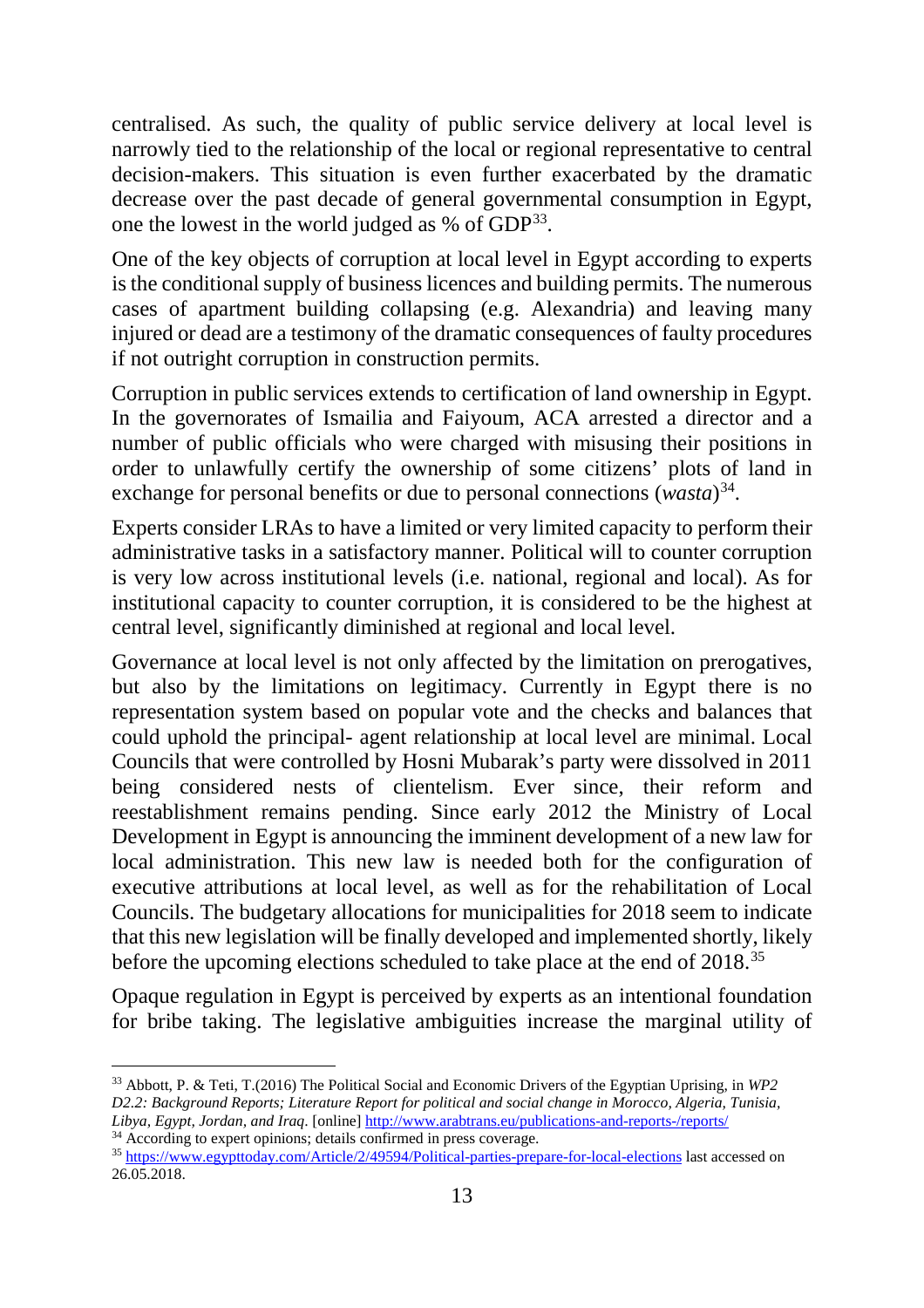corruption for citizens and economic agents as these become constrained by the high information or indirect costs of bureaucratic interaction with the Egyptian state, at both local and national level.

Technical Assistance programs have only limited impact if at all, given that they are not internalize in the everyday practices of LRAs. Without this buy in of existing administrative bodies, any efforts deployed by international donors are futile and leave little behind in terms of palpable results.

The Administrative Control Authority (ACA) now serves as an independent anticorruption agency that is directly under the Prime Minister's control. Given previous contestation on the grounds of political interferences<sup>[36](#page-13-0)</sup>, in an effort to increase its institutional capacity to fight corruption, ACA has recently signed a cooperation agreement with the  $FBI<sup>37</sup>$  $FBI<sup>37</sup>$  $FBI<sup>37</sup>$ . It has made some headway in sanctioning corruption at local level over the course of the past years. Still, while there are numerous other bodies charged with fighting corruption (i.e. Transparency and Integrity Committee, Administrative Control Authority, Administrative Prosecution Authority, Illegal Profiting Apparatus) there is little evidence of systematic and independent activity.

A noteworthy initiative in promoting public ethics and good governance at local level in Egypt is the establishment of the Local Administration Reform Unit (LARU). This Central Government department is meant to further increase capacity at local level, by implementing various reform programmes (amongst which one the most anticipated is the reform of local councils) and Local Economic Development (LED). Still, local authorities in Egypt have little experience in adopting such comprehensive strategic planning approach to plan, manage, and develop their local economies, as showed in a case study of the LED initiative in Fayoum<sup>38</sup>. Programmes such as the Participatory Development Programme in Urban Areas [\(www.egypt-urban.net](http://www.egypt-urban.net/) ) aim to consolidate local authorities' capacity to manage more complex processes brought about through decentralisation.

With regards to public procurement contracts, there are some public and private initiatives of digitalisation in pursuit of higher transparency. One such example is the telephone application 'Mashro3y'<sup>[39](#page-13-3)</sup> launched by the Egyptian think tank

<span id="page-13-0"></span><sup>&</sup>lt;sup>36</sup> Can the Administrative Control Authority really fight corruption in Egypt?, Mohamed Hamama, September 12, 2015. [online] https://www.madamasr.com/en/2015/09/12/feature/politics/can-the-administrative-control-<br>authority-really-fight-corruption-in-egypt/, last accessed on 26.05.2018.

<span id="page-13-1"></span> $\frac{37}{37}$  Administrative Control Authority to cooperate with FBI to fight corruption, January 2, 2018, Daily News Egypt, [online] https://dailynewsegypt.com/2018/01/02/administrative-control-authority-cooperate-fbi-fight-corruption/, last accessed on 26.05.2018.

<span id="page-13-2"></span><sup>&</sup>lt;sup>38</sup> Abozeid, O. (2017). *Promoting local economic development in Egypt: Challenges and lessons learned from the case of Fayoum governorate*. Thesis submitted to American University in Cairo

<span id="page-13-3"></span><sup>39</sup> [http://www.ecpps.org/index.php/en/upcoming-events/1202-in-the-framework-of-"economic-freedom"](http://www.ecpps.org/index.php/en/upcoming-events/1202-in-the-framework-of-) [program,-the-egyptian-center-for-public-policy-studies,-in-partnership-with-"seed"-strengthening-](http://www.ecpps.org/index.php/en/upcoming-events/1202-in-the-framework-of-)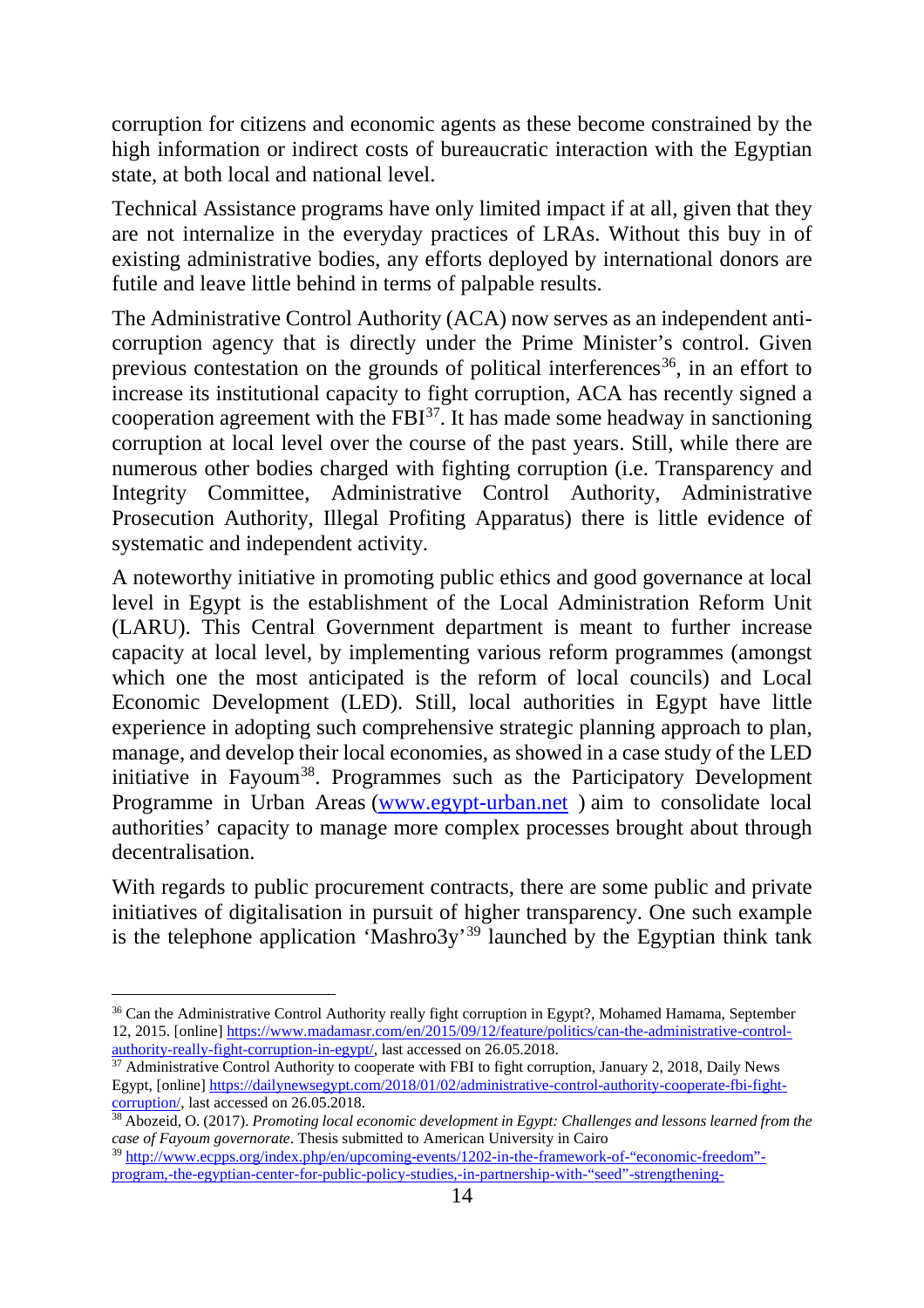Egyptian Center for Public Policy Studies (ECPPS). It aims at providing information about financial and non-financial service providers to individuals wishing to establish an economic activity and already existing entrepreneurs.

A similar initiative is [www.etenders.gov.eg](http://www.etenders.gov.eg/) website that announces Egyptian Government Tenders and it can validate proposals online.

Another example, coming from the public sector, is the online platform [www.egypt.gov.eg](http://www.egypt.gov.eg/) meant to serve as a one-stop-ship for e-governance in Egypt. It allows citizens to register the information for electricity consumption (and to calculate one's bill), to extract personal documents such as birth certificate, divorce marriage or death documents, to pay for telecommunication services, or traffic fines. It links to the [www.incometax.gov.eg](http://www.incometax.gov.eg/) where citizens could pay their taxes online. It also links to various other pages that provide information and support for individuals (e.g. public job opening) or businesses (e.g. registration property process, construction permits).

# <span id="page-14-0"></span>**[Jordan]**

Experts consider of prime concern for LRAs in Jordan the abuse of power in public office. We also found that there is a general lack of accountability in LRAs in Jordan. There are general criticisms to the lack of clarity concerning standard operating procedures in the public administration and to an arguably inconsistent application of the rule of law. Citizens are most preoccupied with the overall lack of transparency.

The quality of the human resources in LRAs is considered an important problem by most experts in Jordan. Beyond corruption, the quality of public services in Jordan is affected by insufficient levels of training in the public sector.

Experts consider Jordanian LRAs' have a moderately low capacity to perform their administrative tasks in a satisfactory manner. Political will to counter corruption is judged to be high at both central and regional level. Indeed, senior public figures, such as the President of the Jordanian Senate, declare the strong commitment Jordanian authorities have in countering all forms of corruption in their country<sup>[40](#page-14-1)</sup>. In addition to this, experts believe there is also a relatively high institutional capacity to tackle corruption across all administrative layers.

Jordan Integrity and Anti-Corruption Commission (JIACC) is according to the national legislation an independent body. It has incorporated since 2013 the ombudsman office and its prerogatives to examine popular complaints and

[entrepreneurship-and-enterprise-development-and-the-organization-for-development-of-small,-medium-and](http://www.ecpps.org/index.php/en/upcoming-events/1202-in-the-framework-of-)[micro-enterprises,](http://www.ecpps.org/index.php/en/upcoming-events/1202-in-the-framework-of-) last accessed on 26.05.2018.

<span id="page-14-1"></span><sup>40</sup> Senate President Faisal Fayez declares the fight against corruption "top priority" for Jordan, December 10, 2017, Jordan Times, [online] [http://www.jordantimes.com/news/local/fayez-says-fight-against-corruption-top](http://www.jordantimes.com/news/local/fayez-says-fight-against-corruption-top-priority-jordan)[priority-jordan,](http://www.jordantimes.com/news/local/fayez-says-fight-against-corruption-top-priority-jordan) last accessed on 31.05.2018.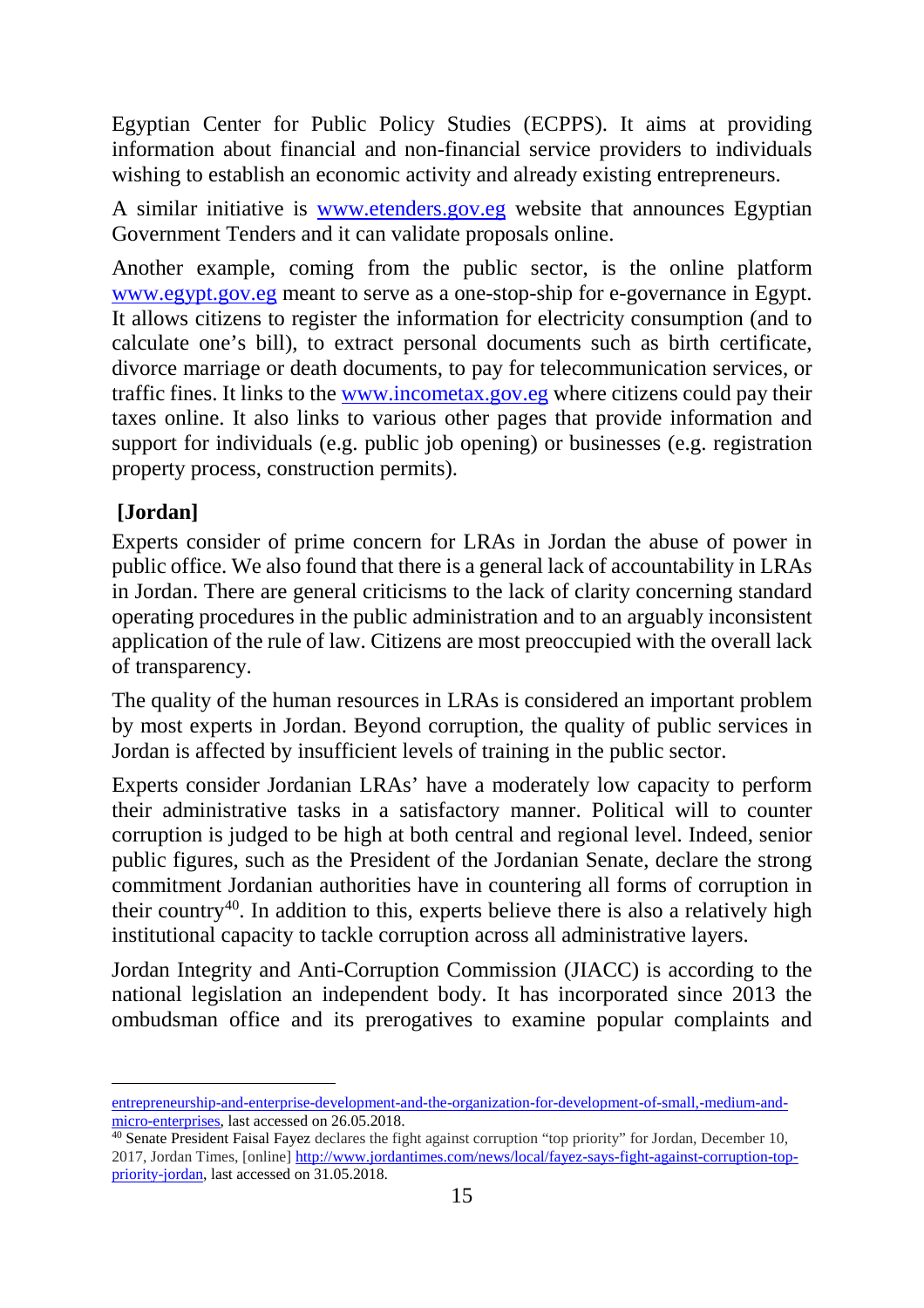improve access to public information. It is an active representative in UNCAC and other international cooperation forums.

Decentralisation Law passed in  $2015<sup>41</sup>$  $2015<sup>41</sup>$  $2015<sup>41</sup>$  and Municipalities Law<sup>[42](#page-15-2)</sup> passed in 2017 aimed at enhancing the executive powers of local governments in Jordan. Still, deprived of funding and without popular support for participation and representation at local level, the legislative provisions are still to give way to positive effects on local governance  $43$ .

According to the National Action Plan for 2016-2018 assumed by Jordan as part of its participation in the Open Government Partnership, several measures to increase transparency and accountability at local level were undertaken, such as the involvement of CSOs in the assessment of the quality of information provided by governmental websites and recommend areas for improvement<sup>[44](#page-15-4)</sup>. A multilateral team was established, comprising representatives of the Ministry of Public Service Development, Ministry of Telecommunication and representatives of RASED (monitoring programme on Accountability, Local Governance and Participation implemented by the Jordanian CSO Al Hayat).

Experts also signaled one of the national reform programmes in education that had positive effects in the municipality of Al Salt. The Ministry of Education in Jordan implemented the School and District Development Programme (SDDP) which involved the development of Local Education Councils (LECs) which aim at bridging the divide between formal (i.e. school managers and representatives) and informal structures of power at local level.[45](#page-15-5) Given that tribal authority still plays a big role in Jordanian communities, these mechanisms of involving all parties and making each other accountable for the quality of education at local level.

### <span id="page-15-0"></span>**[Israel]**

In Israel, we can only assess the degree of institutional capacity at the local level, as the six regions have little to no prerogatives. In contrast, local authorities, be they municipalities, local or regional councils, have a much more important role

<span id="page-15-1"></span> <sup>41</sup> OECD Open Government Review, Towards a New Partnership with Citizens: Jordan's Decentralisation Reform, [online[\] https://www.oecd.org/mena/governance/Jordan-Highlights-2017.pdf,](https://www.oecd.org/mena/governance/Jordan-Highlights-2017.pdf) last accessed on 28.05.2018.

<span id="page-15-2"></span><sup>&</sup>lt;sup>42</sup> MPs approve Municipalities Law, Jassar Al Tahat, April 09, 2017, The Jordan Times, [online]  $\frac{http://www.jordantimes.com/news/local/mps-approve-municipalities-law}{}$ , last accessed on 28.05.2018.  $\frac{43Jordan's Quest for Decentralization, Kirk Sowell, August 27, 2017, Carnegie Endowment, [online]$ [http://carnegieendowment.org/sada/72905,](http://carnegieendowment.org/sada/72905) last accessed on 28.05.2018.

<span id="page-15-4"></span><span id="page-15-3"></span><sup>44</sup> Self-Assessment Report Jordan, Midterm Self-Assessment Report National Action Plan 2016-2018 October 2017, [https://www.opengovpartnership.org/sites/default/files/Jordan\\_Mid-Term\\_Self-Assessment\\_2016-](https://www.opengovpartnership.org/sites/default/files/Jordan_Mid-Term_Self-Assessment_2016-2018.pdf)<br>2018.pdf, last accessed on 07.06.2018.

<span id="page-15-5"></span> $\frac{45 \text{ The } S}$  The Seid Bin Haritha School in Al Salt municipality in Jordan in given as a benchmark example due to the implementation of the SDDP in Brixi, H., Lust, E., & Woolcock, M. (2015). *Trust, voice, and incentives: Learning from local success stories in service delivery in the Middle East and North Africa*. World Bank Publications.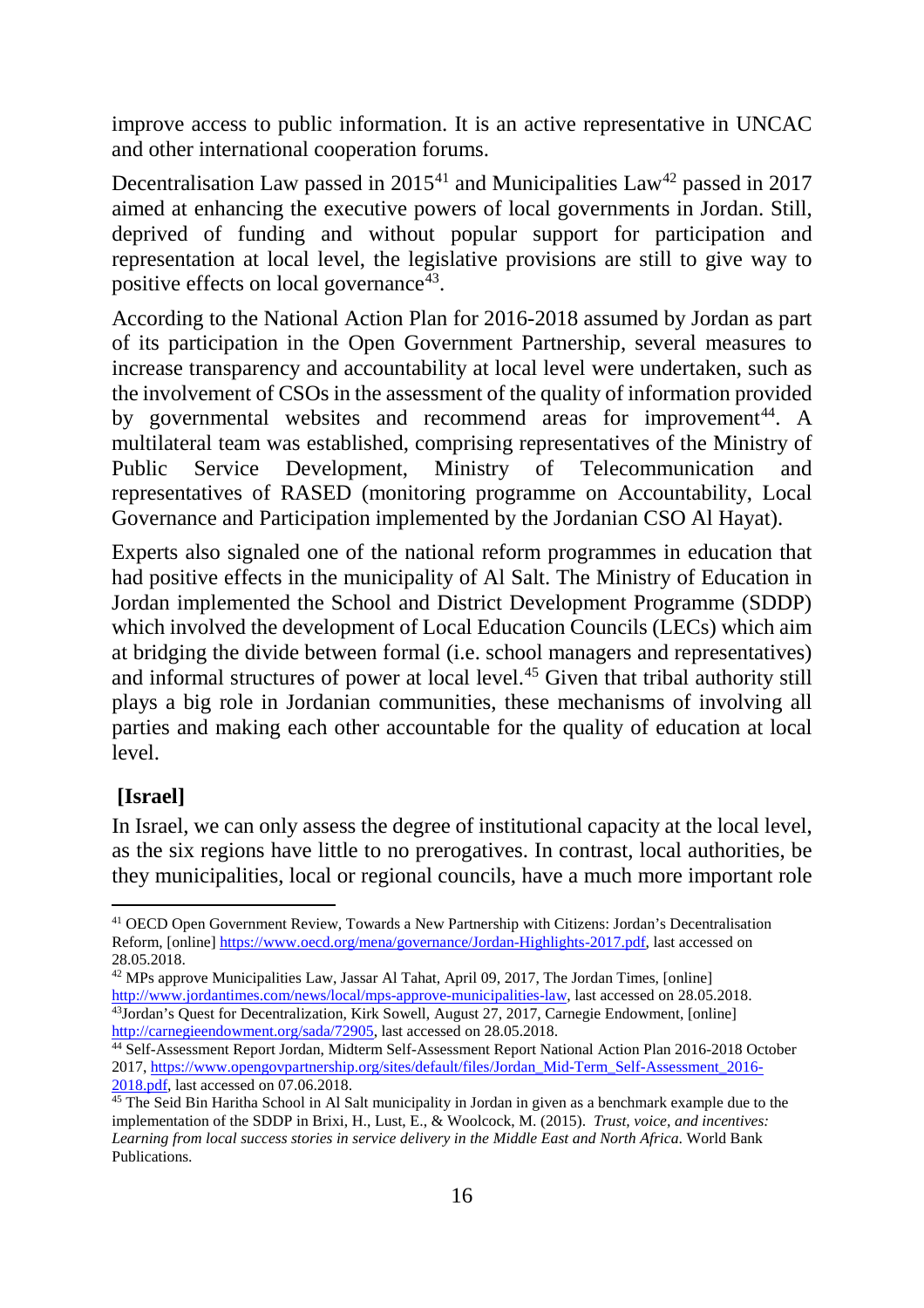in delivering public services. Nevertheless, these too are highly reliant on the central government due to budgetary constraints; while large municipalities have a higher share of own revenues, the smaller municipalities are much more constrained from a budgetary perspective.

Small local authorities are different and there is much greater risk of nepotism and lack of transparency than in the case of bigger ones.

Experts believe local and regional authorities in Israel to have a relatively high capacity to adequately deliver goods and services to citizens. This is in contrast with the other cases in this sample whose capacity was much lower. Furthermore, experts believe that political will to counter corruption is much higher at regional and local level, than at national level, albeit the latter is much better placed in terms of institutional resources to do so.

Public procurement legislation is perceived to be strong, but experts point to the fact that certain procurement tenders can be designed in a manner which favors a particular winner. Sometimes public contracts are granted to relatives of the elected officials. Local experts also report close connections between developers and decision makers thus interfering in the planning of needs and technical assessments of the building processes. There is also a reported lenient enforcement of violations of environmental legislation. Still, there are also good examples of independent committees being set up for larger contracts at local and regional level, and formally there always have to be at least 3 competing offers, so there is some pressure from competitors on preferred suppliers. Furthermore, at local government levels, mayors and public officials involved in the selection process are personally liable for large fines for any improprieties in the public procurement process.

Experts have reported the state-owned residences are granted preferentially to relatives of decision-makers or to people who pay bribes, and thus skip the usual selection process.

Corrective measures are being implemented in Israel to counter corrupt practices in public procurement and other public concessions, as public officials at local level are being arrested or dismissed for wrong doing<sup>[46](#page-16-0)</sup>. Still, such efforts are coordinated by central authorities, require a lot of effort to trace the guilty parties at local and regional level, and are generally reliant on side investigations to those on corruption (e.g. Israeli Tax Authority investigations for fraud).

Experts gave us examples of both preventive and corrective anticorruption measures. There is a relatively high level of disclosure of public information online, and new regulations (e.g. construction licensing) are generally being

<span id="page-16-0"></span> <sup>46</sup> Senior Officials of Central Israeli City Arrested on Suspicion of Bribery, Aaron Rabinowitz and Josh Breiner, May 07, 2018, Haaretz, [online] [https://www.haaretz.com/israel-news/senior-beit-shemesh-officials-arrested-on](https://www.haaretz.com/israel-news/senior-beit-shemesh-officials-arrested-on-suspicion-of-bribery-1.6060900)[suspicion-of-bribery-1.6060900,](https://www.haaretz.com/israel-news/senior-beit-shemesh-officials-arrested-on-suspicion-of-bribery-1.6060900) last accessed on 29.05.2018.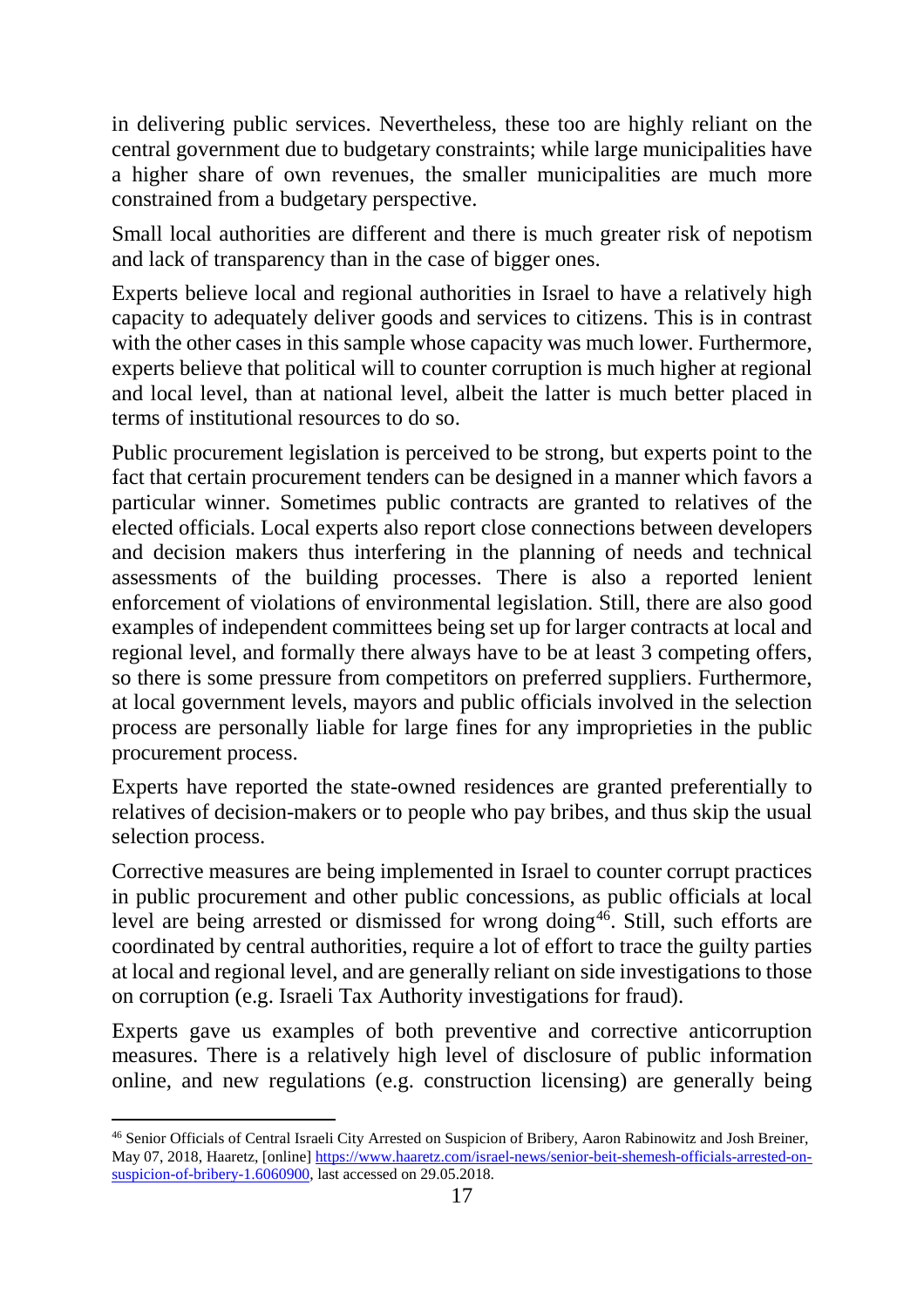communicated to the interested parties. E-government is well developed in Israel, having the highest score for this set of cases in the UN E-government  $\text{Surve}^{47}$ . Furthermore, some local authorities have open meetings, thus increasing citizens' possibility to be informed on administrative actions.

# <span id="page-17-0"></span>**[Turkey]**

According to the experts we interviewed, the main corruption problems at local level in Turkey are: favouritism in public procurement, nepotism and clientelistic distribution of public goods and/or services (see Table 1). These are all connected to a strategy of surviving in office, more than a strategy of rent-seeking; as public resources are channeled through informal, rather than formal linkages, loyal supporters are rewarded and privileged. Indeed, as experts point out, public services at local level are frequently used in Turkey in a clientelistic manner, in exchange for political (e.g. participating at rallies) and electoral support.

Experts point to the fact that private contractors with connections to the central government have gradually formed a cartel in sectors such as construction, transportation and infrastructure, and are frequent beneficiaries to contracts at LRA level too (e.g. bid for the third airport in Istanbul). Through personal connections with the central government such companies can facilitate budgetary transfers to cover their contracts.

Other issues regarding public contracts at LRA level in Turkey is that they appear to be often granted to relatives of local public officials.

In addition to this, the rent-seeking private contractors are also getting long terms loans with low interests from state banks to cover their engagement expenses.

Overpricing public procurement on local urban infrastructure or landscaping is another problem signaled in our study. The overpricing of public works, delivery of poorer quality or fewer products than agreed upon in the contracts have all been reported by the Turkish Court of Accounts (TCA). Similarly, experts consider there is a high level of unpredictability regarding local governments' decisions and actions, as well as frequent regulatory and procedural changes. Another specific problem that was highlighted in our study is the speculation of urban lands based on the proprietary decision of local public officials.

Overall, experts believe local and regional authorities in Turkey have a moderate capacity to adequately deliver goods and services to citizens. The survey we conducted also reflects a much higher political will to counter corruption at regional and local level, than at national level.

One of the means of increasing the capacity of local governments in Turkey is the transfer of knowledge amongst peers. As such, an associative format, such as

<span id="page-17-1"></span> $47$  idem fn. 21.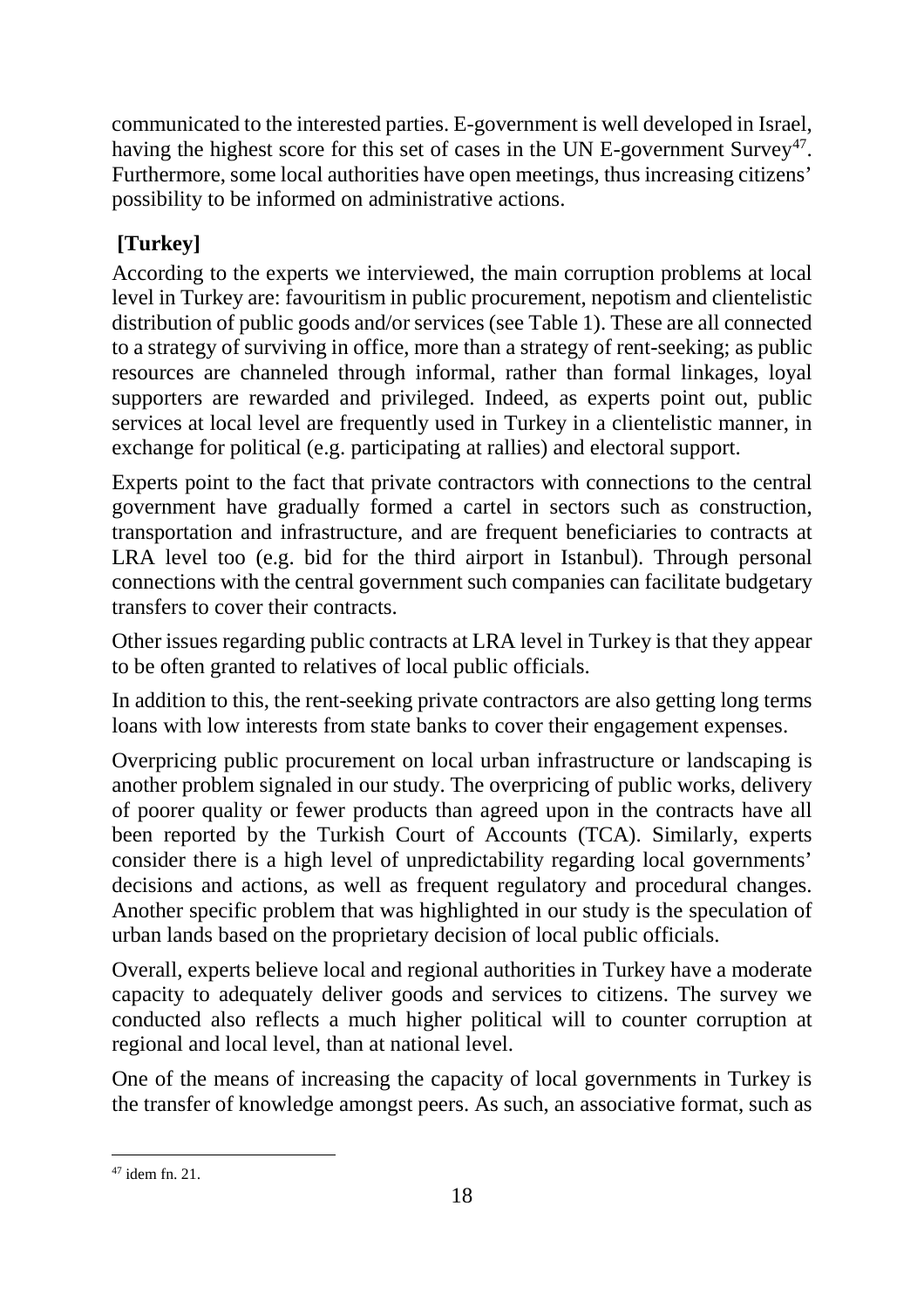the Union of Municipalities of the Marmara Region [\(www.marmara.gov.tr\)](http://www.marmara.gov.tr/) can offer such a platform for exchanges of good practices. Dominated by the city hall of Istanbul, the Union helps in the dissemination of projects in such areas as energy efficiency, in which local government have the investment decision power. Furthermore, they implement various courses for public officials designed to improve their administrative performance through the Local Government Academy (*Yerel Yönetim Akademisi* (YYA), [www.yerelyonetimakademisi.com\)](http://www.yerelyonetimakademisi.com/).

Technical assistance projects have also paved the way to the acquisition of new competences at local and regional level. Such an example is the EU co-funded project "Local Investment Planning" that introduced a new way of planning and programming of local investments, focusing on a bottom-up approach<sup>[48](#page-18-1)</sup>. The piloting phase of this project was implemented in Trabzon, Erzurun, and Mardin subregions.

# <span id="page-18-0"></span>**[Albania]**

In Albania, popular grievances regarding corruption are widespread. At the beginning of this year, large protests were mobilized on anti-corruption discourse. According to experts, at local level, the main forms of corruption Albania is facing are: favouritism in public procurement, and clientelistic distribution of public goods and/or services (see Table 1).

According to a recent study from Open Procurement Albania, At least 10 percent of tenders and contracts developed by municipalities across the country have problems of clientelism and favoritism<sup>49</sup>. Even if some of these contracts are not linked to corrupt behavior, the improprieties in legal and procedural terms still signal out public procurement at municipal level in Albania. The NGO-driven initiative to monitor public procurements in Albania is [www.open.data.al,](http://www.open.data.al/) where a list of all local public procurement procedures can be seen. This is a particularly useful method to increase transparency at local level, as any citizen can check if there are personal connections or undue private interests with regards to the winning contractors.

Because of the widespread perception that the winner of public procurement contracts can only be selected based on personal deals, the competition is reduced, thus creating even less pressure to curb corruption.

A widespread practice of extracting rents from public contracts is to give additional contracts of high value as annexes to an initial public procurement. These not only increase the lump sum allocated to a preferential contractor, but

<span id="page-18-1"></span> <sup>48</sup> [http://www.vng-international.nl/blog/new-local-investment-planning-model-developed-in-turkey/,](http://www.vng-international.nl/blog/new-local-investment-planning-model-developed-in-turkey/) last accessed on 07.06.2018.

<span id="page-18-2"></span><sup>49</sup> 10% of municipal tenders are awarded with clientelism [online] [http://lapsi.al/2018/05/29/10-e-tenderave-te](http://lapsi.al/2018/05/29/10-e-tenderave-te-bashkive-jepen-me-klientelizem/)[bashkive-jepen-me-klientelizem/,](http://lapsi.al/2018/05/29/10-e-tenderave-te-bashkive-jepen-me-klientelizem/) last accessed on 07.06.2018.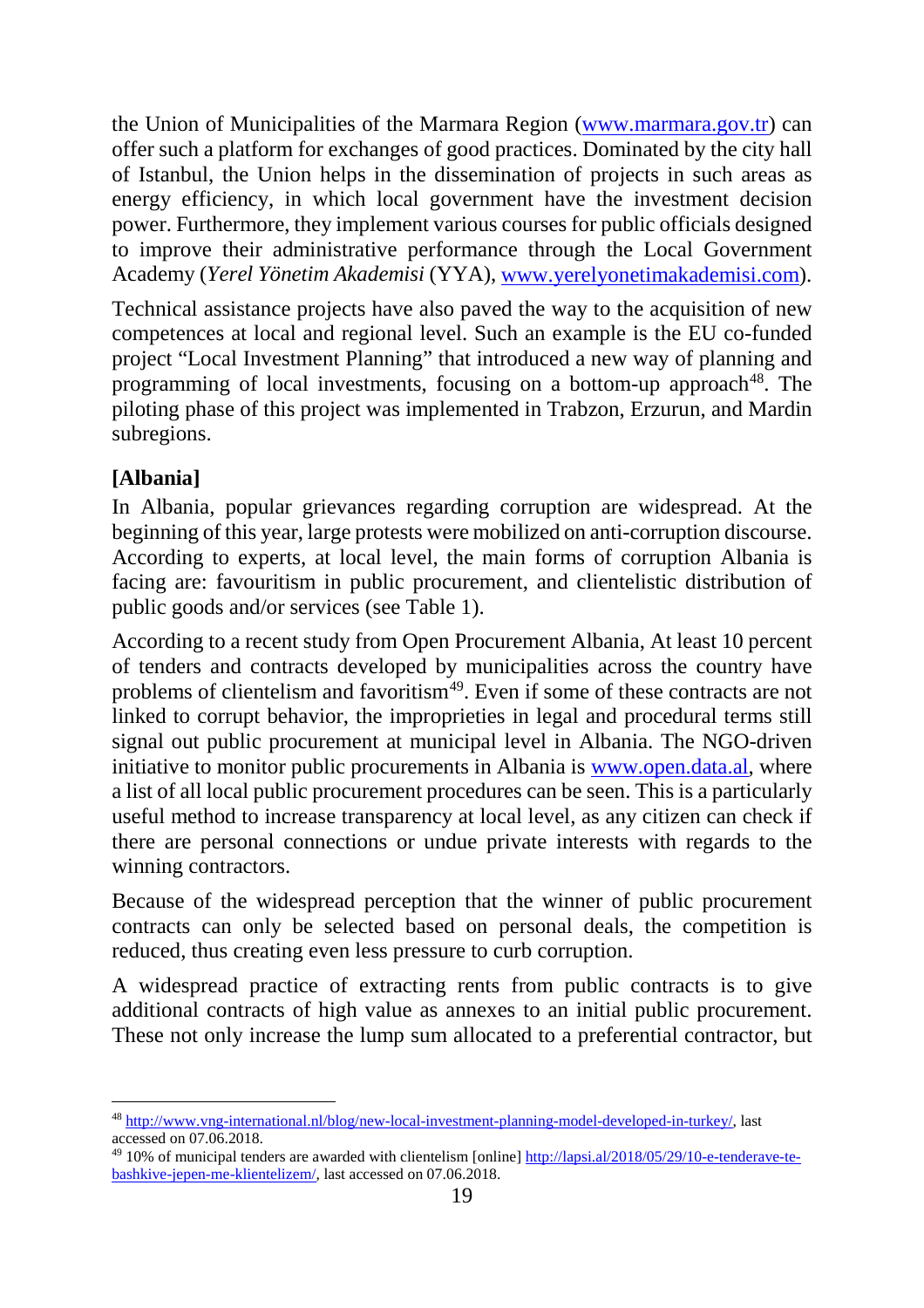also fall outside public scrutiny, as generally no competitive procedure is required for such contracts.

Indeed, the experts we interviewed mentioned that public procurement works are very often conditioned upon personal gains for officials in charge of implementing the bids. This is problematic, as it is often the political agent such as the mayor that get blamed for corruption, even if he or she was not necessarily involved in such proprietary dealings.

On the other hand, experts also signal that sometimes it is the other way around, as it is the political actors that press upon civil servants to execute favorable decisions to political clients in public procurement proceedings. In the end, it is less important who is initiating the patronage relationship with private contractors, as it is the structural weakness of the procurement system in Albanian local authorities. It is the procedural faults that allow for discretionary decisions due to ambiguous legislative provisions, lack of clarity regarding eligibility criteria and overlapping elements in the selection procedures.

In terms of public services, amongst the issue raised by experts were: conditional distribution of public services upon material gain on the part of clerical staff, increasing the value of a bureaucratic favor by long ques and difficult procedures of registration for public services, and delaying the distribution of certain goods (e.g. social housing) up until electoral periods, so that there can be political capitalisation.

The experts' assessment is that Albania's local authorities have a moderate capacity to deliver qualitative public services to citizens. Like in many other countries in the Euro-Mediterranean area, regional authorities do not fulfill specific duties in service delivery, but rather act as representative agents of the central government and have a contribution in regional strategies for development since 2007. This means that local authorities are the main bodies of representation and service delivery at subnational level.

Recent legislative reforms on such issues as conflict of interests, obligation to publish a declaration of assets, or protection of whistle blowers are judged by experts to be relevant examples of good practices in Albania.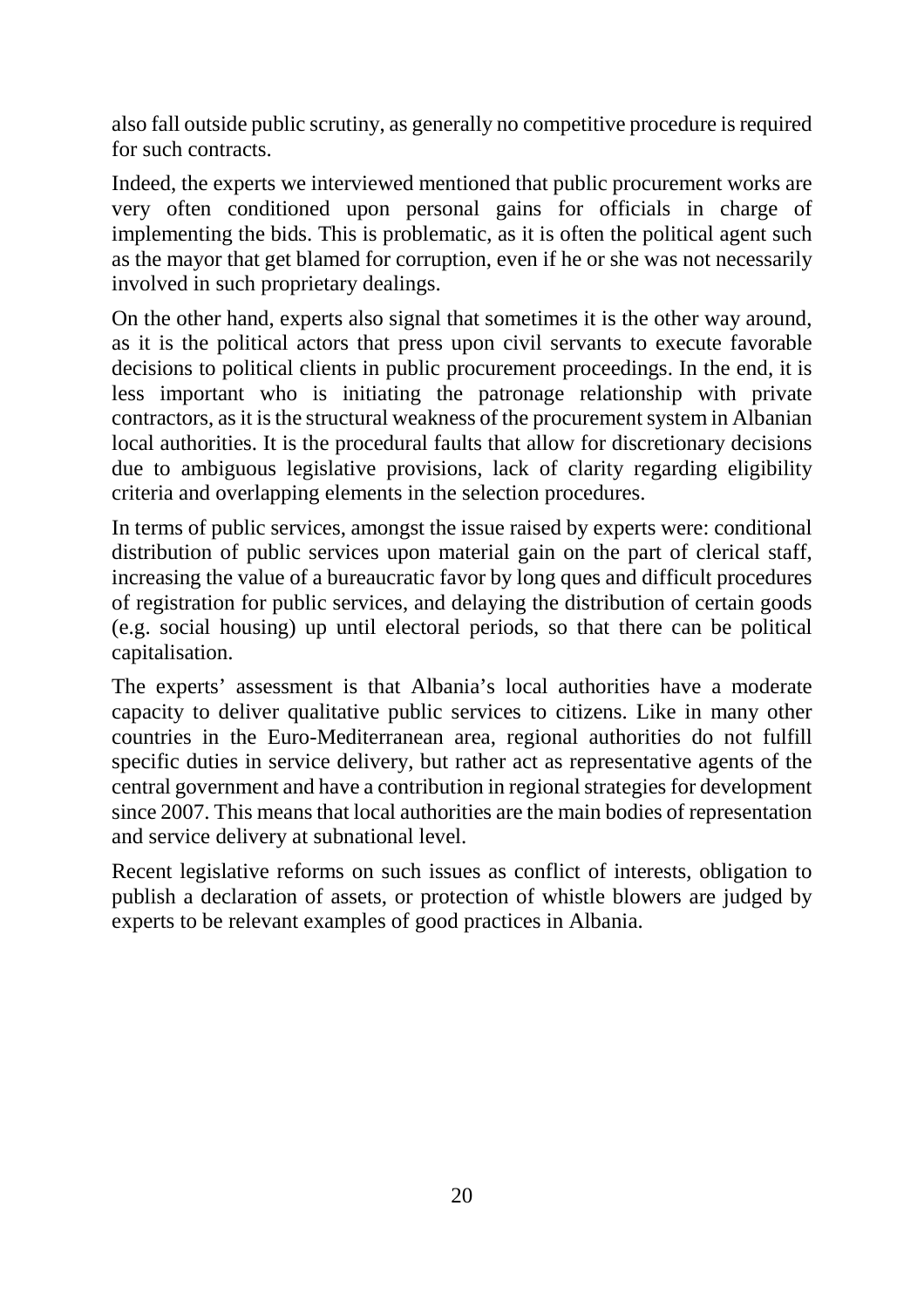# <span id="page-20-0"></span>*Prevalence of Corruption at the Local and Regional Level in Southern Mediterranean Countries: Cross-Country Comparisons*

#### <span id="page-20-1"></span>**Most prevalent forms of corruption in the Euro-Mediterranean area**

The main focus of our comparative assessment in this report are the Southern Mediterranean countries. However, in order to achieve a larger cross-country analysis, we included two other countries from the ARLEM network from the broader Euro-Mediterranean region. This gave us the important and useful perspective on structural challenges across different socio-political contexts.

It is certain that the biggest problem at local and regional authorities level across the Euro-Mediterranean region is that of favoritism in public procurement. In a context in which resources are relatively scarce in subnational administrative units, corruption in public procurement procedures means a further dilution of the potential benefits that can reach the citizens. The only country in our sample of cases that does not seem to have major problems with favoritism in public procurement is Jordan.

| <b>EXPERT ASSESSMENT</b>                             | <b>Morocco</b> | <b>Tunisia</b> | Egypt | <b>Israel</b> | Jordan | <b>Turkey</b> | <b>Albania</b> | <b>BiH</b> |
|------------------------------------------------------|----------------|----------------|-------|---------------|--------|---------------|----------------|------------|
| <b>Favouritism in public</b><br>procurement          | 78             | 69             | 67    | 86            | 30     | 74            | 52             | 54         |
| <b>Nepotism in appointing</b><br>public officials    | 56             | 50             | 33    | 57            | 40     | 58            | 43             | 54         |
| Abuse of power in public<br>office                   | 33             | 31             | 83    | 29            | 52     | 47            | 30             | 62         |
| Decisions contrary to<br>public interest             | 22             | 38             | 25    | 14            | 43     | 21            | 35             | 46         |
| <b>Conflicts of interest</b>                         | 44             | 31             | 75    | 71            | 34     | 21            | 9              | 8          |
| <b>Clientelistic distribution of</b><br>public goods | 78             | 63             | 50    | 29            | 9      | 58            | 52             | 23         |

|                                 |  |  |  |  | Table 1: The perception about the most prevalent forms of corruption in |  |
|---------------------------------|--|--|--|--|-------------------------------------------------------------------------|--|
| LRAs $\left(\frac{0}{0}\right)$ |  |  |  |  |                                                                         |  |

Note: The sum of percentages is greater than 100% because it was a multiple-choice question. Colour Scheme: Yellow < 25 (i.e. not very frequent problem), Orange 25-50 (i.e. relatively frequent problem), Red 50< (i.e. very frequent problem)

The second largest problem across the region is nepotism in appointing public officials. Political patronage is usually deployed for one of two reasons (or both): to reward loyal supporters, or to better control the institutions in which the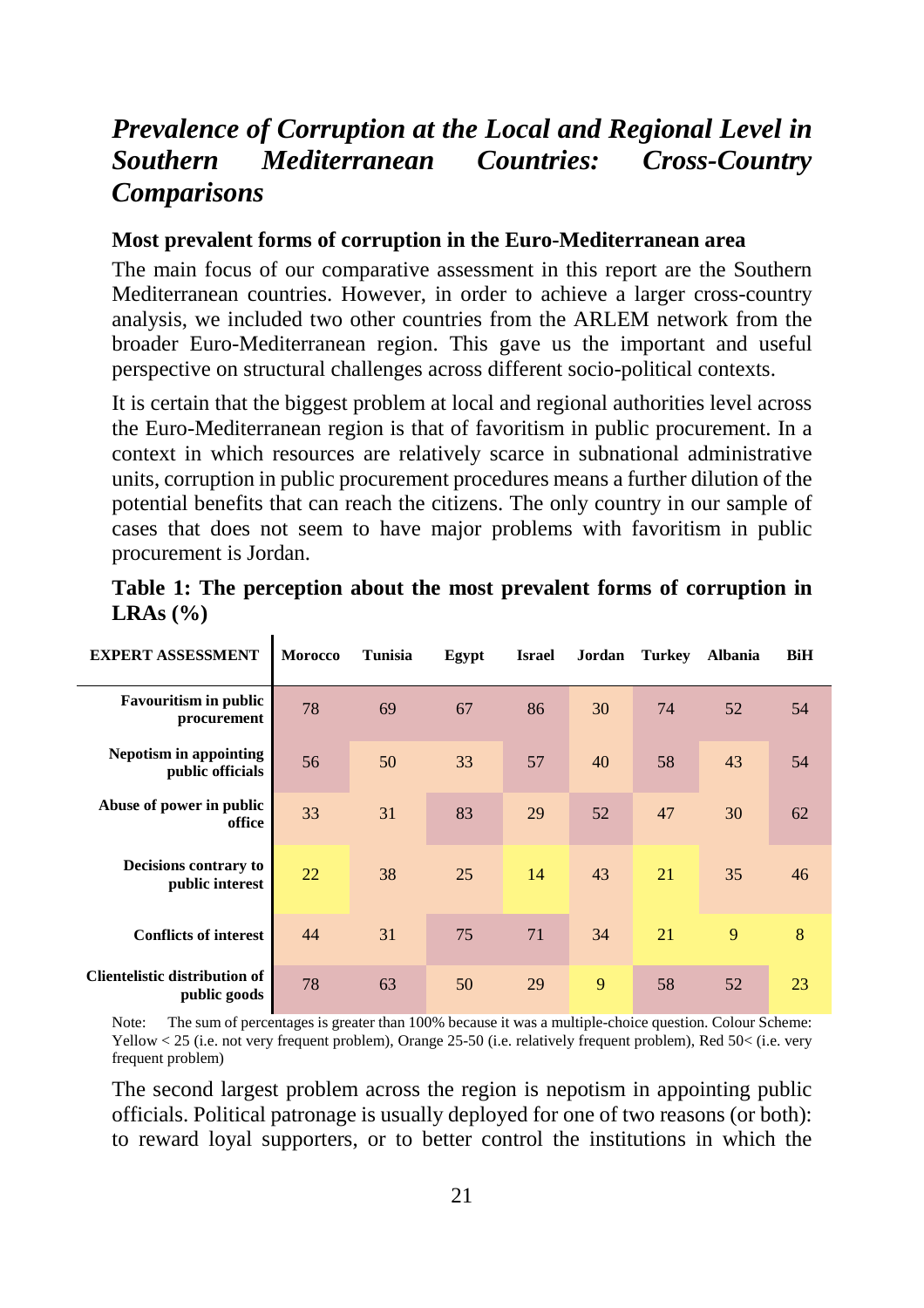appointees are employed<sup>[50](#page-21-0)</sup>. If we look at the issues regarding public procurement and clientelistic distribution of public goods, we can see the need for such intermediaries in office. Still, it is often hard to discern how much nepotism is driven by the reward or by the control motivation. Most likely, in the Euro-Mediterranean region it is a mixture of both.

In certain cases, lack of competence on the part of public officials, or ambiguous rules and procedures are reflected in such problems as nepotism or favoritism in assigning public contracts. However, as can be seen in the case of Morocco, Israel and Turkey, experts do not necessarily believe local and regional public officials are taking decisions that are contrary to public interest. Conflict of interests is an important concern in Egypt and Israel.

**Table 2: The perception about the main vulnerabilities of LRAs in PUBLIC PROCUREMENT (%)**

| <b>PUBLIC PROCUREMENT</b>              | Morocco | <b>Tunisia</b> | Egypt | <b>Israel</b> | Jordan | <b>Turkey</b> | <b>Albania</b> | BiH |
|----------------------------------------|---------|----------------|-------|---------------|--------|---------------|----------------|-----|
| <b>Ambiguous legislation</b>           | 27      | 31             | 25    | 29            | 17     | 37            | 22             | 31  |
| <b>Lack of transparency</b>            | 64      | 63             | 58    | 71            | 65     | 68            | 57             | 46  |
| <b>Untrained personnel</b>             | 45      | 50             | 33    | 43            | 30     | 11            | 39             | 38  |
| Poor protection for whistle<br>blowers | 45      | 44             | 58    | 14            | 22     | 32            | 30             | 31  |
| <b>Nepotism</b>                        | 27      | 25             | 50    | 71            | 43     | 68            | 43             | 54  |

Note: The sum of percentages is greater than 100% because it was a multiple-choice question. Colour Scheme: Yellow < 25 (i.e. not very frequent problem), Orange 25-50 (i.e. relatively frequent problem), Red 50< (i.e. very frequent problem)

Lack of transparency is the main issue connected to public procurement procedures across the region. As seen above, this can be liked with the discretionary management of contracts so as to favor certain enterprises. According to experts, terms of reference (ToR) and bidding procedures are often rigged so as to ensure a favoured company wins. This distorts competition and usually decreases the quality of implementation; poor materials and delays are

<span id="page-21-0"></span> <sup>50</sup> Kopecký, P., Mair, P., & Spirova, M. (Eds.). (2012). *Party patronage and party government in European democracies*. Oxford University Press.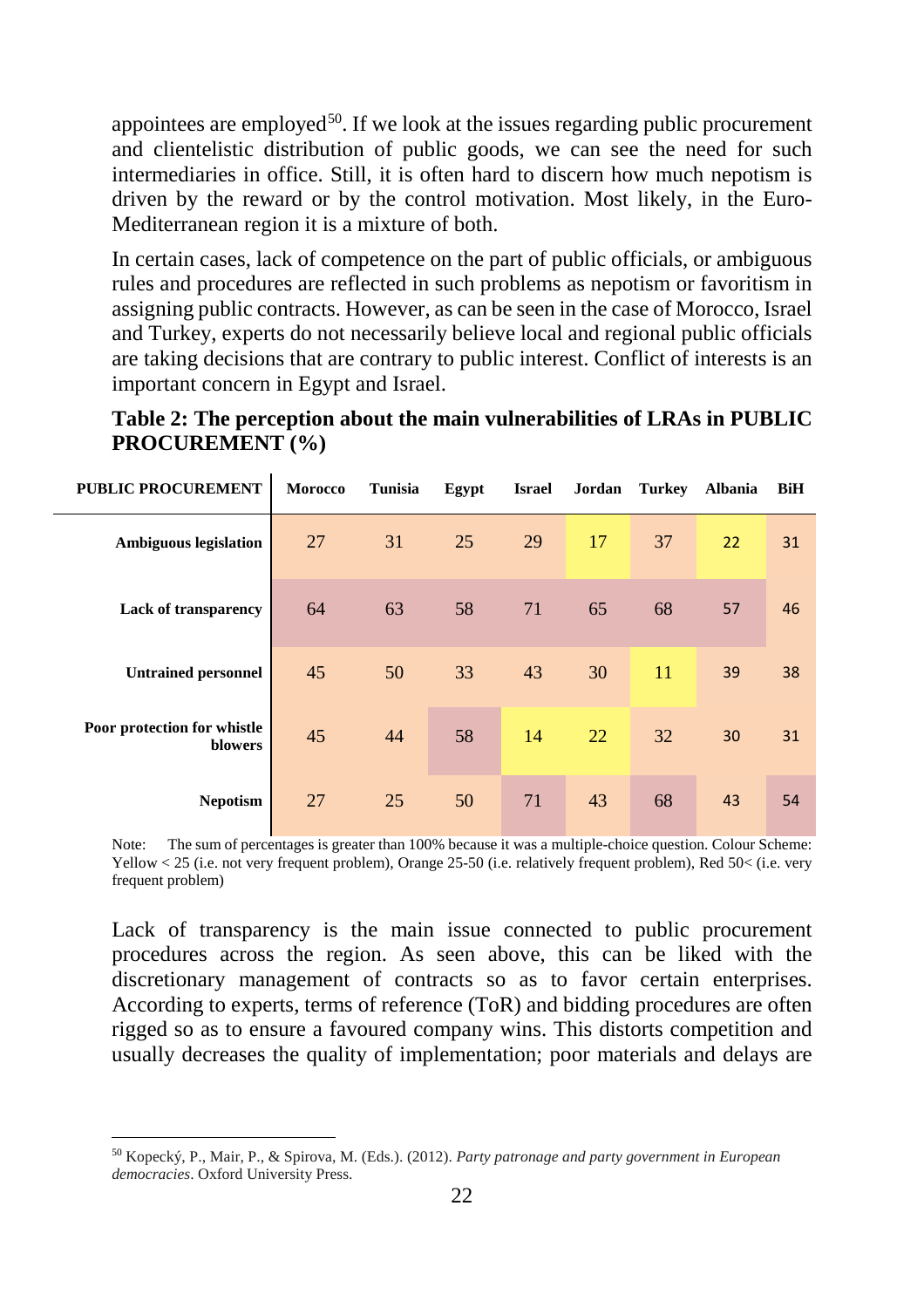often accepted in order to increase the profit margins of the private contractors, thus increasing the rent margins as well.

### **Table 4: The perception about the main vulnerabilities of LRAs in the PROVISION OF PUBLIC SERVICES (%)**

ń

| <b>PUBLIC SERVICES</b>                                         | <b>Morocco</b> | <b>Tunisia</b> | Egypt | <b>Israel</b> | Jordan | <b>Turkey</b> | <b>Albania</b> | <b>BiH</b> |
|----------------------------------------------------------------|----------------|----------------|-------|---------------|--------|---------------|----------------|------------|
| Abuse of administrative<br>resources in electoral<br>campaigns | 27             | 31             | 25    | 29            | 43     | 58            | 35             | 23         |
| <b>Clientelistic distribution of</b><br>public goods           | 55             | 69             | 58    | 71            | 22     | 47            | 52             | 77         |
| <b>Lack of transparency</b>                                    | 64             | 56             | 75    | 43            | 65     | 37            | 48             | 62         |
| <b>Nepotism</b>                                                | 55             | 31             | 42    | 71            | 48     | 47            | 43             | 54         |

Note: The sum of percentages is greater than 100% because it was a multiple-choice question. Colour Scheme: Yellow < 25 (i.e. not very frequent problem), Orange 25-50 (i.e. relatively frequent problem), Red 50< (i.e. very frequent problem)

Public services are generally plagued by conditional access. The discrimination based on personal connections or graft decreases the trust citizens have in their local and regional authorities' ability to serve them. This in turn erodes the social contract and fuels larger disenchantment with the state and political elites.

Lack of transparency is again the main issue with regards to public service delivery, as it is with regards to public procurement. The situation is slightly better in Israel, Turkey and Albania than in the rest of the countries. While clientelistic distribution of goods and services for electoral gains is largely connected with public service delivery in the region, this does not seem to be an issue for Jordan.

Overall, in the larger Euro-Mediterranean area, we find that the lack of transparency, favouritism and nepotism are the main recurrent issues in different aspects of public functions at local and regional level.

### <span id="page-22-0"></span>**Overarching challenges in the Southern Mediterranean countries**

In some of the Southern Mediterranean countries analysed here, there are important overlaps between the challenges to achieving a higher quality of governance and the issues related to the quality of democracy and representation. In the Middle East and North African (MENA) countries where there were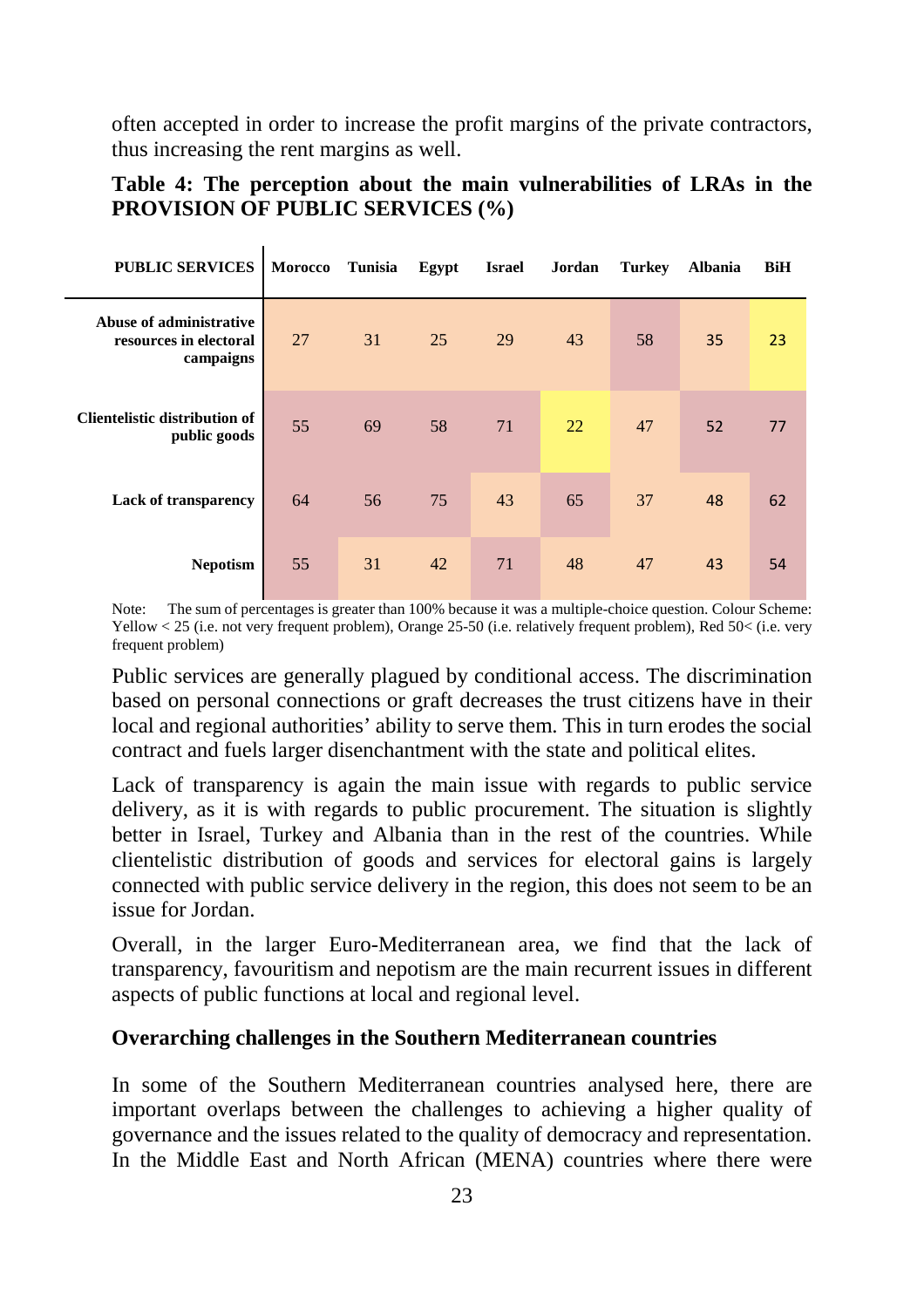protests during the Arab Spring, there is a clear-cut connection between popular grievances regarding democracy and governance at the same time. Empirical data shows that across MENA "perceptions about standards of living, labour market conditions, corruption and *wasta* are not only strongly associated with dissatisfaction with life prior to the Arab Spring, but also mentioned as one of the main reasons for the Arab Spring uprisings" <sup>[51](#page-23-0)</sup>. According to one of the experts we interviewed, in the region, "in public services you only have two options either get very poor services or have to pay bribes to access others, and there is no use in complaining as there is no rule of law". Essentially, the main side effect of the democratic and governmental failures in the region is a weak social contract, and citizens do not feel invested in formal structures of authority at local level.

Graft Index is a measure of the proportion of instances firms are expected/requested to pay a gift or informal payment when applying for certain public services<sup>52</sup>. According to this metric, the graft levels are highest in Morocco and Turkey as they fall well above regional averages. In contrast, incidence of graft is not signalled as a major issue in Tunisia, Lebanon, or Jordan. In Israel graft appears to be a non-issue altogether for the private sector, as below 1% of the enterprises are expected to give gifts or bribes to get construction permits, or government contracts $53$ .

Subnational governance is often about "who rules whom" and "the allocation of authority" thus raising not only the issue of formal rules of power allocation, but also that of capacity to govern<sup>54</sup>. In many of the countries in the Southern Mediterranean area, the institutional capacity at local and regional level is weak (e.g. Egypt, Jordan, Morocco). Furthermore, a culture of civic participation and community involvement is largely absent (not only in electoral measures of turnout, but also in direct engagement with authorities and other public bodies). As such, LRAs ability to govern is very weak at the moment, in any sense of selfor even shared-rule. Nevertheless, LRAs have gradually taken on more and more duties through delegation from the central government which is likely to increase their impact on their local communities on the medium to long term. This

<span id="page-23-0"></span> <sup>51</sup> Arampatzi, E., Burger, M., Ianchovichina, E. , Rohricht, T.& Veenhoven. R. (2015). "Unhappy Development: Dissatisfaction with Life on the Eve of the Arab Spring." World Bank Policy Research Working

Paper 7488, World Bank, Washington, DC.. [online] [https://personal.eur.nl/veenhoven/Pub2010s/2015x](https://personal.eur.nl/veenhoven/Pub2010s/2015x-full.pdf)[full.pdf,](https://personal.eur.nl/veenhoven/Pub2010s/2015x-full.pdf) last accessed on 26.05.2018<br><sup>52</sup> Based on Country Data from the Enterprise Survey conducted by the World Bank.

<span id="page-23-1"></span>

<span id="page-23-2"></span><sup>&</sup>lt;sup>53</sup> Some of the experts consulted for the Israel case studies have however reported that there occurrences of giving bribes in exchange of licenses for opening a local businesses.

<span id="page-23-3"></span><sup>54</sup> Hooghe, L. & Marks G.(2016). *Community, Scale, and Regional Governance: A Postfunctionalist Theory of Governance: Volume II*. Oxford: Oxford University Press, Chapter 7 Fiver Theses on Regional Governance, p. 157.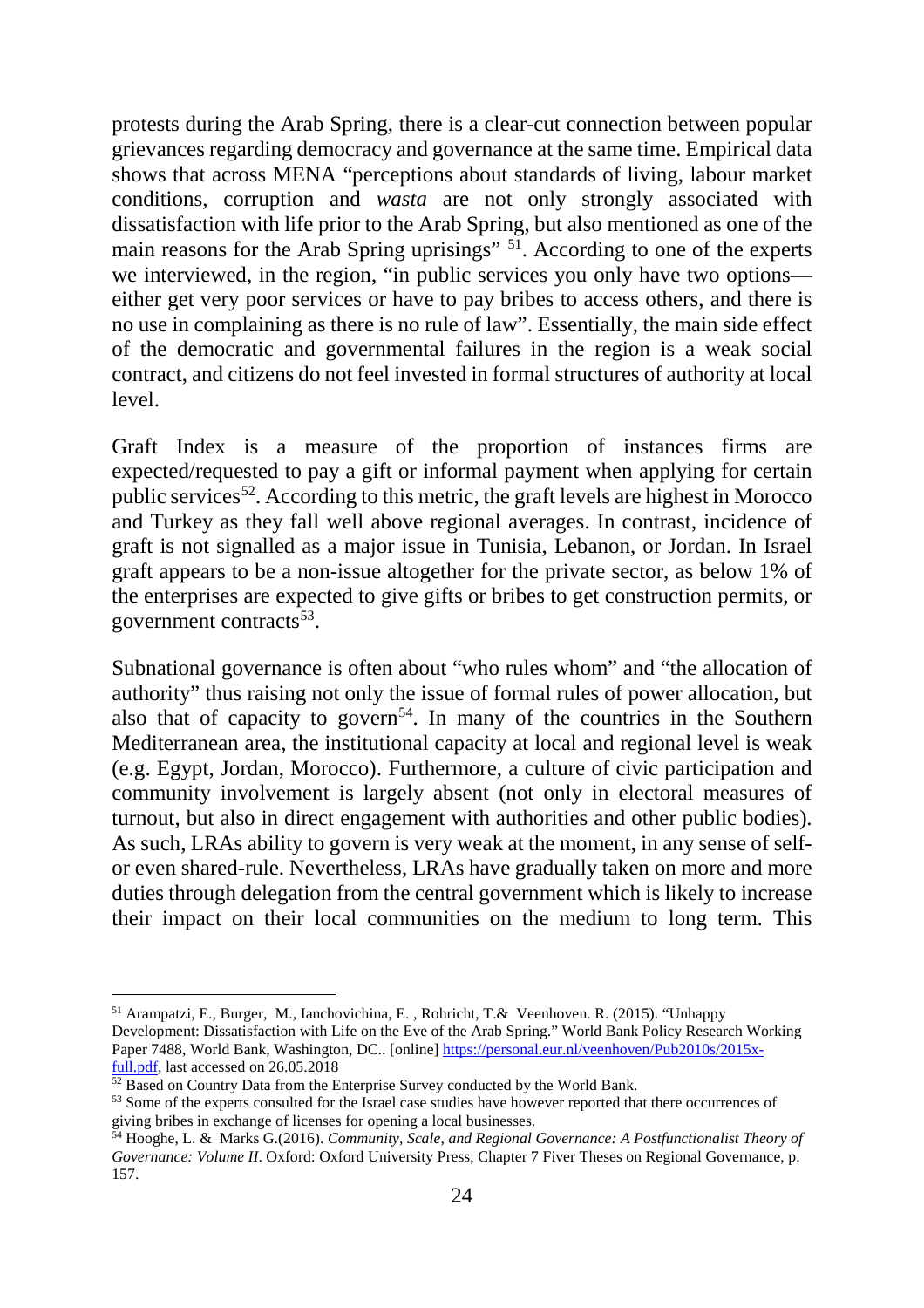enhancement of attributions for LRAs is essential to counterbalance the prevalence of informal networks of power at local level.

In terms of outside solutions for LRA institutional capacity, technical assistance programs have had a very limited impact. This is because they are not properly integrated in the everyday practices of LRAs. There are notable exceptions of utility, such as the PNUD programme in Tunisia that contributed to the development of an Action Plan for the National Anticorruption Strategy, but overall, these efforts remain detached from the goals and functions of local communities. Without a stronger collaboration with existing administrative bodies who need to internalise in their processes the new tools and principles provided by assistance programmes efforts deployed by international donors may leave little behind in terms of palpable results.

Given the various internal and regional challenges that the Southern Mediterranean countries are facing, there are various approaches the EU is engaging vis-à-vis these neighboring countries. Most of these efforts involve financial instruments. For example, the cross-border cooperation (CBC) programme allocated in between 2014 and 2020 a total of more than  $\epsilon 200$ million<sup>[55](#page-24-0)</sup>. More than  $\bigoplus$  424 million are the estimated funding for the Regional South programme for 2014-2020<sup>56</sup>. Within the next Multiannual Financial Framework (MFF) the allocations are expected to be higher still on certain axes of cross-border cooperation.

Beyond the lump financial engagement, there is a clear formulation of the need to engage with local and regional authorities (LRAs); often the main gain from international donors is knowledge transfer, not just financial assistance. This approach falls in line with the general theory on how increasing capacity at local level can significantly counter corruption and proprietary use of public resources<sup>57</sup>. As transparency is very low, so is public trust. International partners often suggest the development of performance-based accountability in the public administration at local level<sup>[58](#page-24-3)</sup>. This would be an important step forward, as "a majority of MENA citizens routinely experience a cycle of poor performance in their daily lives: political, administrative, and social institutions fail to instill

<span id="page-24-0"></span><sup>&</sup>lt;sup>55</sup>  $€209,057,812$  divided equally between ENI funding and ERDF funding, in addition to which there was also a total of €33,354,820 available through the "Sea Crossing Programme" between Italy and Tunisia in the period 2014-2020. For further details see programming document for EU support to ENI Cross-Border Cooperation (2014-2020).

<span id="page-24-1"></span><sup>56</sup> [https://www.euneighbours.eu/en/policy,](https://www.euneighbours.eu/en/policy) last accessed on 27.04.2018

<span id="page-24-2"></span><sup>57</sup> Ivanyna, M., & Shah, A. (2011). Decentralization and corruption: new cross-country evidence. *Environment and Planning C: Government and Policy*, 29(2), 344-362. Of course, there also is a counter-trend in the literature that argues there is a positive relation between decentralisation and prevalence of corruption (see for example review in Faguet, J. P. (2012). Decentralization and popular democracy: Governance from below in Bolivia. University of Michigan Press. p.166), but it assumes there is an inevitably poorer institutional capacity at local level.

<span id="page-24-3"></span><sup>58</sup> Shah, A. (Ed.). (2007). *Performance accountability and combating corruption*. World Bank Publications.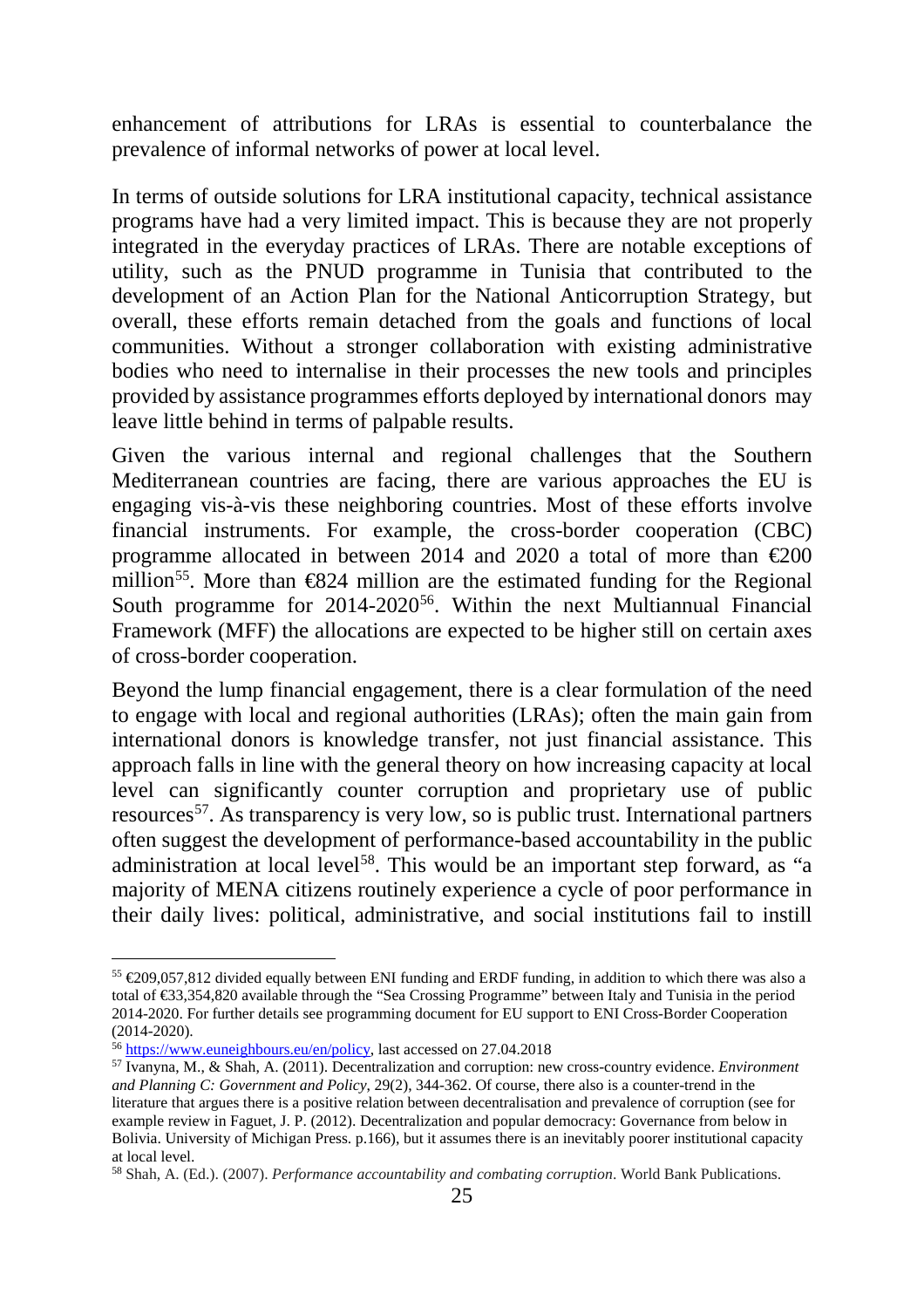adequate accountability (…) as citizens experience poor service quality, they increasingly regard the government as corrupt and ineffective"<sup>59</sup>.

A second line of dialogue between LRAs in Southern Mediterranean and EU is the economic agenda. Ever since the Barcelona Process, economic development is a central objective for the countries in the region and it is seen as the main area where the EU should play a role, according to ArabTrans surveys; Morocco scores highest in the region in its expectations for positive economic effects of EU programmes $^{60}$  $^{60}$  $^{60}$ . Furthermore, economic development is inherently reliant upon market reforms which are in turn reliant on non-discriminatory governance and bureaucracy. As such, economic development measures can hardly be separated from efforts to improve institutional capacity at local and regional levels. Foreign investment and local entrepreneurship is severely affected by the salient informalism of the Southern Mediterranean countries.

Finally, the fundamental dialogue that should be maintained between the EU and the countries in this region is the design of the balance of power. Local self-rule or self-governance cannot work in the absence of fiscal collection capacity–as LRAs cannot raise money from local investments, they do not have own revenues. In MENA only very small percentage of public expenditures are done at local level. As such, even there would gradually be achieved a higher autonomy, they would still not have the means to do a lot. By shifting decisionmaking and necessary tools (e.g. financial resources) to the local level, public services will be delivered at a better quality and there will be higher popular support. If things are deficient people will hold local leaders accountable through electoral outcomes, thus avoiding larger tensions and frustrations building up.

<span id="page-25-0"></span> $59$  Brixi, et al (2015) see fn 44.

<span id="page-25-1"></span><sup>60</sup> ArabTrans project, WP9 D9.26: The Impact of the European Union in Arab Countries and the impact of the Arab transformations upon the EU, p. 91.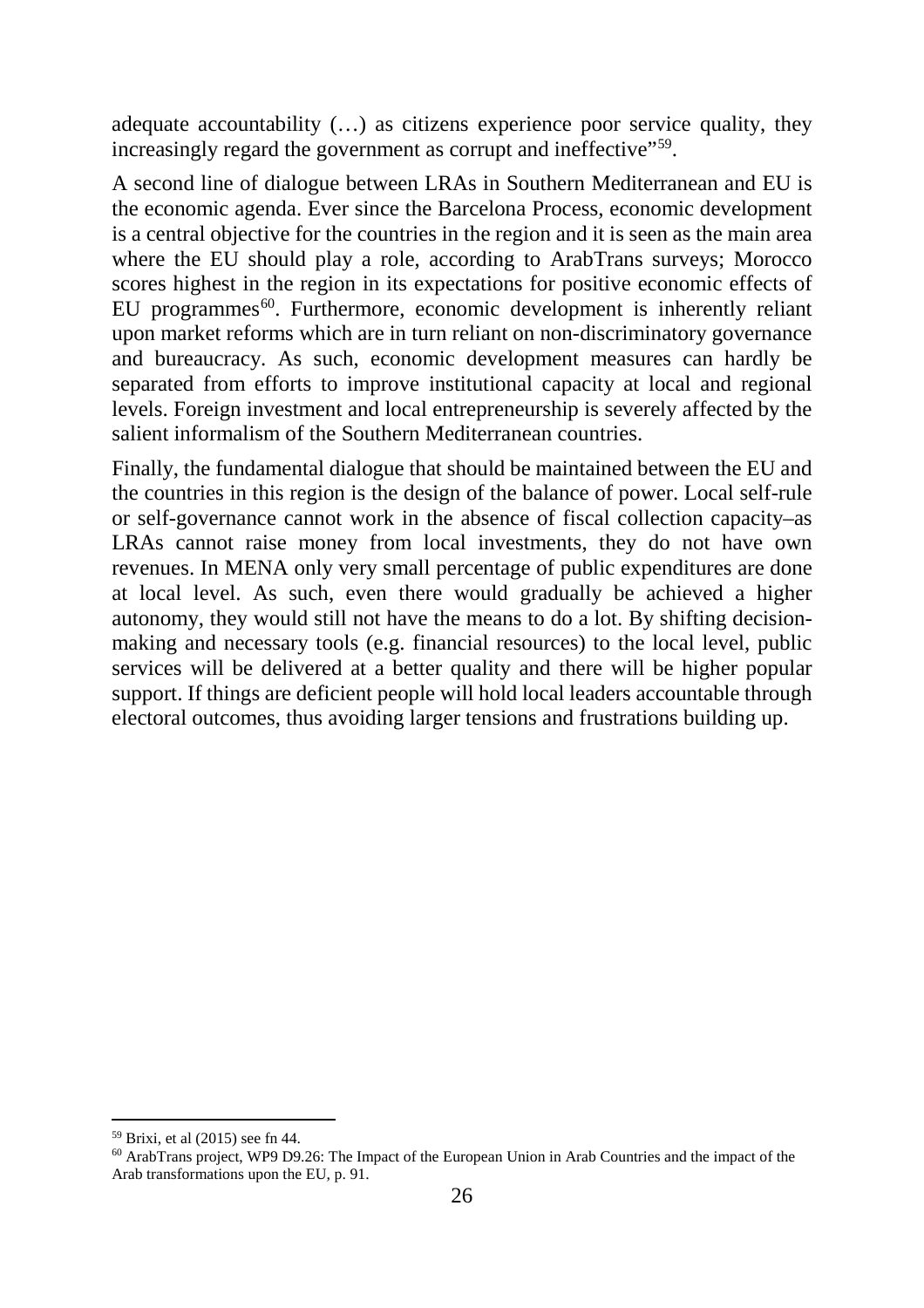# <span id="page-26-0"></span>*Policy Recommendations for Strengthening the Institutional Capacity of Local and Regional Authorities Southern Mediterranean Countries*

Some of the recommendations in this section have been informed by the best practices observed and discussed with regional experts during the data collection process of this study. The rest of the recommendations here have been emerge from a previous similar study in Eastern Partnership (EaP) countries<sup>[61](#page-26-2)</sup> and from further desk research on recent innovative best practices in terms of transparency and corruption prevention worldwide.<sup>[62](#page-26-3)</sup> The goal of this section is not so much to prescribe very specific lines of action as it is to offer an overview of different options available, as well as some principles, standards and tools LRAs may want to explore in the area of corruption prevention.

### <span id="page-26-1"></span>**International benchmarks to be pursued at subnational level**

The development of national, regional or local Right to Information (RTI) legislation, may stimulate the emergence of civil society portals. These portals can play a positive role in improving the overall RTI environment, by increasing efficiency and automatisation of RTI requests, improving overall the understanding of RTI and offering a more user-friendly service. These civil society portals tend to be more use plain language, provide additional guidance for end users, encourage citizens to look for existing information, collect the necessary email addresses of public officials, and provide financial and administrative backing in case of appeal processes.<sup>[63](#page-26-4)</sup>

These portals have become key instruments and supported the work and emergence of transparency advocates in countries such as Chile, Germany, New Zealand, and Uruguay. They could help develop a supporting dialogue between NGOs and governments concerning RTI, and therefore contribute to an increased transparency culture and to prevent corruption. In the Philippines for example, the government disclosed spending for roads and schools online, frequently geocoded to identify exact locations, thus allowing civil society and citizens to give feedback to see if these roads existed; the Commission of Audit integrated social audits, mandating government response, and reportedly saved \$300,000 per ghost

<span id="page-26-2"></span><sup>&</sup>lt;sup>61</sup> Volintiru et al (2017). Preventing Corruption and Promoting Public Ethics at the Local and Regional Level in Eastern Partnership Countries. Committee of Regions Report, [online] [https://cor.europa.eu/en/documentation/studies/Documents/Preventing-Corruption.pdf,](https://cor.europa.eu/en/documentation/studies/Documents/Preventing-Corruption.pdf) last accessed on 16.06.2018.

<span id="page-26-3"></span> $62$  This part of the study has been conducted with the expert guidance of Dr Fabrizio Scrollini, the Executive Director of Latin American Open Data Initiative (ILDA) and member of the Open Data Network for Development (OD4D).

<span id="page-26-4"></span><sup>63</sup> Bailur, S. & Longley, T. (2014). *Research into mySociety's online Freedom of Information platform, Alaveteli*. mySociety Research. [online[\] http://research.mysociety.org/publications/mysocietys-online-freedom](http://research.mysociety.org/publications/mysocietys-online-freedom-of-information-platform)[of-information-platform,](http://research.mysociety.org/publications/mysocietys-online-freedom-of-information-platform) last accessed on 16.06.2018.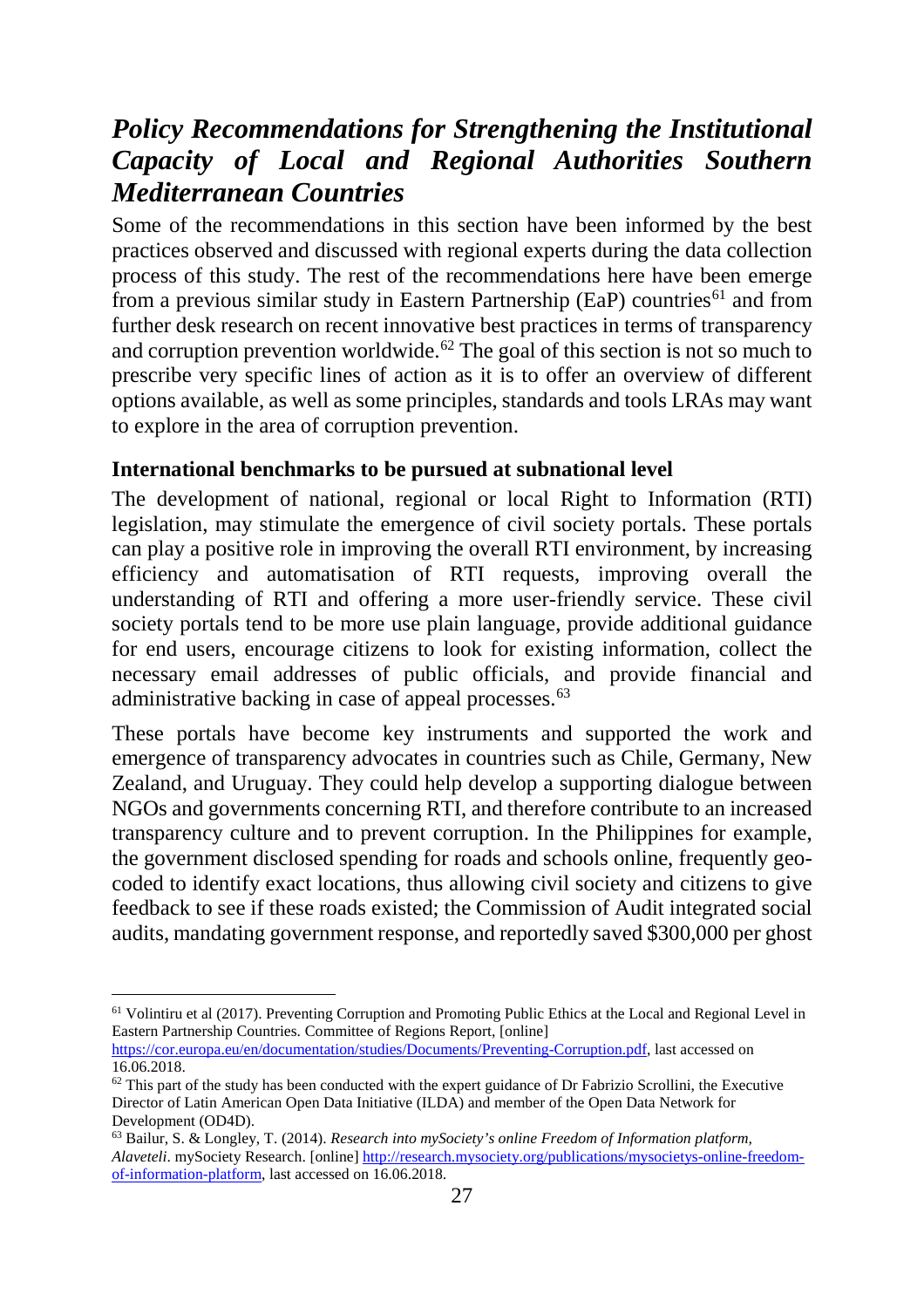road<sup>64</sup>. However, it is important to understand the specific context and how portals would interact with existing institutions, to what extent external funding is necessary to their operations, and adjust expectations as they are not immediate game changers.[65](#page-27-1) In Mongolia, citizens were trained to fill out community score cards on 84 different public services, followed by dialogue with government, which then took actions to improve access to water and sanitation in response to citizen feedback, closing the feedback loop.

Open data initiatives also have potential to create positive dialogue between civil society and government on transparency and accountability. Reliable evidence on the impact of government led open data initiatives, in particular in developing countries has been scarce. However, public availability of certain data, according to experts, can empower those civil servants that oppose corruption, without having to turn them directly into whistle blowers. When knowing that information about their actions will be made public or accessible to other civil servants, officials are encouraged to behave better, even without the exercise of accountability mechanisms. Moreover, when designing open data systems as well as their evaluation, it is important to pay attention to its specific locality or sector. <sup>[66](#page-27-2)</sup> Exploring and tailoring an open data policy in a specific governance setting such as public procurement could be fruitful regardless of the level of progress in the global open data agenda in the country.

Open contracting and collaboration across agencies could prove very useful in halting corruption. For instance, in Bogota a collective effort between the city's education secretariat with other government and business enabled a radical reform in the US\$170 million provision of school meals. They transitioned from a highly problematic direct contracting system to an open contracting one, improving the service, reducing the ground for corruption and making savings estimated at 10-15%.<sup>67</sup> Even in the case that a full-fledge initiative could be difficult to implement, introducing some of the principles of open contracting<sup>[68](#page-27-4)</sup> and developing data standards $69$  and guides on what data on public procurement must be available to the public and how these data must be shared can be a

[https://www.u4.no/publications/exploring-the-role-of-digital-civil-society-portals-in-improving-right-to](https://www.u4.no/publications/exploring-the-role-of-digital-civil-society-portals-in-improving-right-to-information-regimes/pdf)[information-regimes/pdf,](https://www.u4.no/publications/exploring-the-role-of-digital-civil-society-portals-in-improving-right-to-information-regimes/pdf) last accessed on 07.06.2018.

<span id="page-27-0"></span> <sup>64</sup> [https://www.opengovpartnership.org/stories/joining-forces-empower-serve-citizens-tale-of-two-partnerships](https://www.opengovpartnership.org/stories/joining-forces-empower-serve-citizens-tale-of-two-partnerships-gpsa-ogp)[gpsa-ogp,](https://www.opengovpartnership.org/stories/joining-forces-empower-serve-citizens-tale-of-two-partnerships-gpsa-ogp) last accessed on 07.06.2018.

<span id="page-27-1"></span><sup>&</sup>lt;sup>65</sup> Fumega, S. & Scrollini, F. (2018). Exploring the role of digital civil society portal in improving Right to Information regimes. U4 Anti-Corruption Resource Centre, 2008 (1). [online]

<span id="page-27-2"></span><sup>66</sup> Davies, T., & Perini, F. (2016). Researching the emerging impacts of open data: revisiting the ODDC conceptual framework. *The Journal of Community Informatics*, 12(2).

<span id="page-27-3"></span> $67$  Open Contracting (2018). The deals behind the meals: How open contracting helped fix Colombia's biggest school meal program' [online]: [https://medium.com/open-contracting-stories/the-deals-behind-the-meals](https://medium.com/open-contracting-stories/the-deals-behind-the-meals-c4592e9466a2)[c4592e9466a2,](https://medium.com/open-contracting-stories/the-deals-behind-the-meals-c4592e9466a2) last accessed on 07.06.2018.

<span id="page-27-4"></span><sup>&</sup>lt;sup>68</sup> See for instance Open Contracting Partnership's Global Principles [online] [https://www.open](https://www.open-contracting.org/implement/global-principles/)[contracting.org/implement/global-principles/](https://www.open-contracting.org/implement/global-principles/) , last accessed on 07.06.2018.

<span id="page-27-5"></span> $69$  The Open Contracting Data Standard (OCDS) is considered best practice for open data in this context <http://standard.open-contracting.org/latest/en/> , last accessed on 07.06.2018.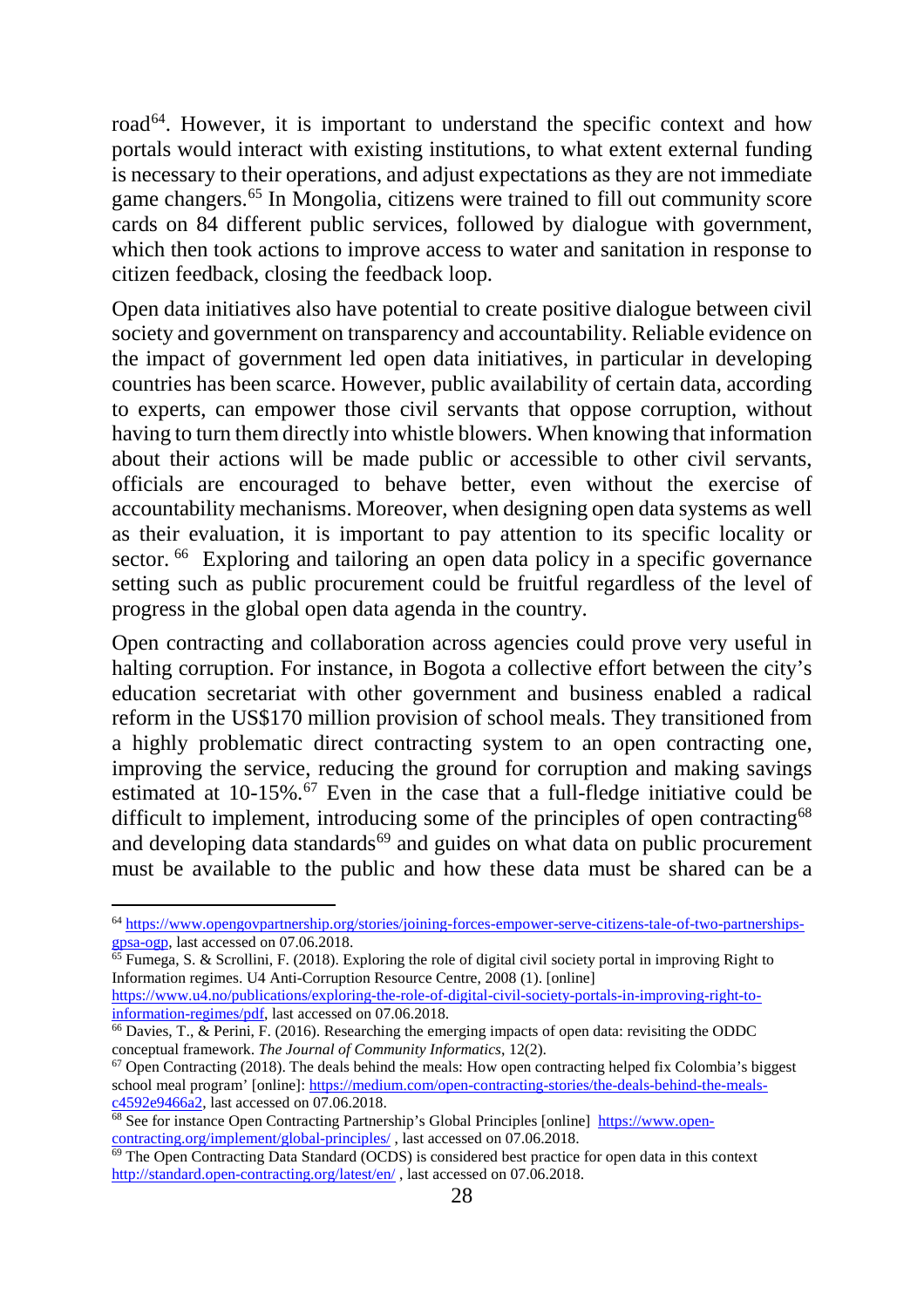positive step in corruption prevention. In parallel these governments may want to work at different level (local, regional and national) to help civil society develop the capacity to monitor open contracts. The Spanish independent organisation Civio (*Fundación Ciudadana Civio*) [70](#page-28-0) provides an example of how civil society can contribute to reduce opacity and detect irregularities in public procurement. In Ukraine, reformers from government and civil society joined forces to launch the open contracting platform ProZorro, through which all contracts are disclosed under open data standards, so they are searchable by the public; this has reportedly brought about fiscal savings of over \$1 billion in two years, and are currently trying to implement an updated version of the platform (i.e. DoZorro) where citizens can track the implementation of contracts, report problems, and track government response<sup>[71](#page-28-1)</sup>.

Advancing in fiscal transparency can also be a way to improve how public resources are utilized at local and regional level. Some of the principles promoted by The Global Initiative for Fiscal Transparency (GIFT)<sup>[72](#page-28-2)</sup> at national level could be implemented by municipalities and regional governments to curb corruption.<sup>[73](#page-28-3)</sup> For instance, LRAs should clearly communicate the objectives they pursue and the outputs they are producing with the resources devoted to them, in an effort to disclose the expected social, economic and environmental outcomes of their policies. Roles and responsibilities for the management of public resources should be clearly allocated in legislation between the national and subnational levels of government. Auditors should have statutory independence from the governments which actions they are scrutinising, as well as the appropriate legal mandate and resources. Their actions should also be subject to the principles of accountability and transparency. Tools such as those developed by the initiative OpenBudgets.eu<sup>[74](#page-28-4)</sup> or The World Bank<sup>[75](#page-28-5)</sup> may facilitate the work of those public administrations and NGOs willing to pursue the fiscal transparency agenda as a means to reduce corruption.

LRAs could test their more ambitious transparency and accountability initiatives first in a particularly problematic sector, such as licensing of extractive industries (e.g. EITI standard), publicly funded construction or garbage collection. Similarly, since public procurement is usually the government activity most

<span id="page-28-0"></span> <sup>70</sup> <https://civio.es/en/> , last accessed on 07.06.2018.

<span id="page-28-1"></span> $71$  idem fn. 59.

<span id="page-28-2"></span><sup>72</sup> GIFT (2018) 'Detailed Explanation of High-Level Principles[' http://www.fiscaltransparency.net/expanded](http://www.fiscaltransparency.net/expanded-version/)[version/](http://www.fiscaltransparency.net/expanded-version/) , last accessed on 07.06.2018.

<span id="page-28-3"></span> $\frac{73}{12}$  See for instance, the Argentinian experiment GastoPublicoBahiense.org which published from 2010 to 2016 public procurement data from the Bahía Blanca municipality. [http://blog.jazzido.com/2010/07/18/un](http://blog.jazzido.com/2010/07/18/un-experimento-sobre-tecnologia-y-transparencia-gubernamental/)[experimento-sobre-tecnologia-y-transparencia-gubernamental/](http://blog.jazzido.com/2010/07/18/un-experimento-sobre-tecnologia-y-transparencia-gubernamental/), last accessed on 07.06.2018. <sup>74</sup> <http://openbudgets.eu/tools/>, last accessed on 07.06.2018.

<span id="page-28-5"></span><span id="page-28-4"></span><sup>75</sup> <http://boost.worldbank.org/tools-resources/topics/promoting-open-budgets/fiscal-transparency> , last accessed on 07.06.2018.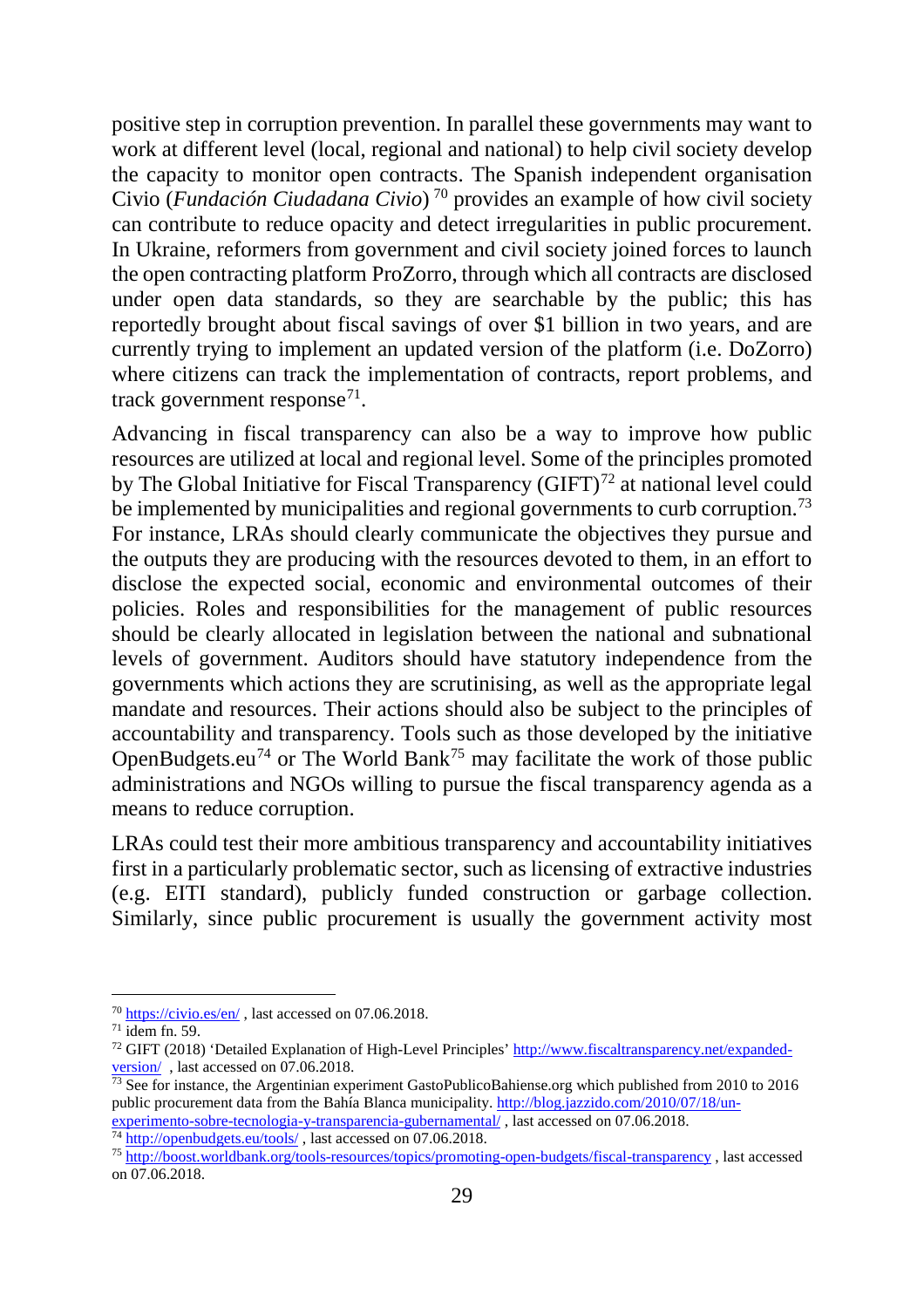vulnerable to corruption,<sup>[76](#page-29-1)</sup> LRAs may want to concentrate their anti-corruption capacity building efforts in it. There are abundant integrity risks in each of the stages of the public procurement cycle, pre-tendering, tendering and post award phases. The anti-corruption strategy for public procurement in these countries should set organisational procedures, integrate anti-corruption measures in workday life, work on raising awareness of officials at all levels in prevention and on its consequences, as well as follow an active process of re-assessment for a continuous improvement.[77](#page-29-2)

### <span id="page-29-0"></span>**Benchmarks and lessons learned from the Southern Periphery region**

### *Good practice examples:*

- $\checkmark$  The legislative reform (i.e. Municipalities Law, Decentralisation Law) **coupled with community-centered projects** (e.g. SDDP) can yield gains in the quality of governance and service provision at local level, but as Jordan shows this is a long-term process that is reliant on changes in mentality as much as it is on political will.
- $\checkmark$  The capacity to counter corruption requires both institutional and **legislative instruments.** Both the institutional setting (i.e. INLUCC, INAI) and the anticorruption legislation (i.e. National Anticorruption Strategy, RTI Law) have checked boxes for good practices in Tunisia. The strength of its dedicated Anticorruption Agency as opposed to others in the region is that the goals and objectives states in the National Strategy are backed up by a specific action plan for the short term (i.e. 2017-2018) which makes activities as well as results much more easily traceable by third parties.
- $\checkmark$  Transparency and public trust increase simultaneously as access to **public information is granted freely to citizens.** Morocco recently adopted a new law regulating access to public information, after joining the Open Government Partnership (OGP). Similarly, as part of the commitments taken within the OGP, Jordan has been implementing a series of reforms aimed at increasing e-governance, public participation and enhancing the quality of public service delivery<sup>[78](#page-29-3)</sup>. As part of its OGP commitments, Tunisia too implemented a series of reforms in local

<span id="page-29-1"></span> <sup>76</sup> OECD (2016) .Preventing Corruption in Public Procurement. OECD Better Policies For Better Lives Report. Available at:<http://www.oecd.org/gov/ethics/Corruption-Public-Procurement-Brochure.pdf> last accessed on 07.06.2018.

<span id="page-29-2"></span><sup>&</sup>lt;sup>77</sup> See for instance the Anti-Corruption Strategy of the Austrian Federal Procurement Agency https://www.bbg.gv.at/english/about-the-fpa/. last accessed on 07.06.2018.

<span id="page-29-3"></span><sup>&</sup>lt;sup>78</sup> [https://www.opengovpartnership.org/countries/jordan,](https://www.opengovpartnership.org/countries/jordan) last accessed on 07.06.2018.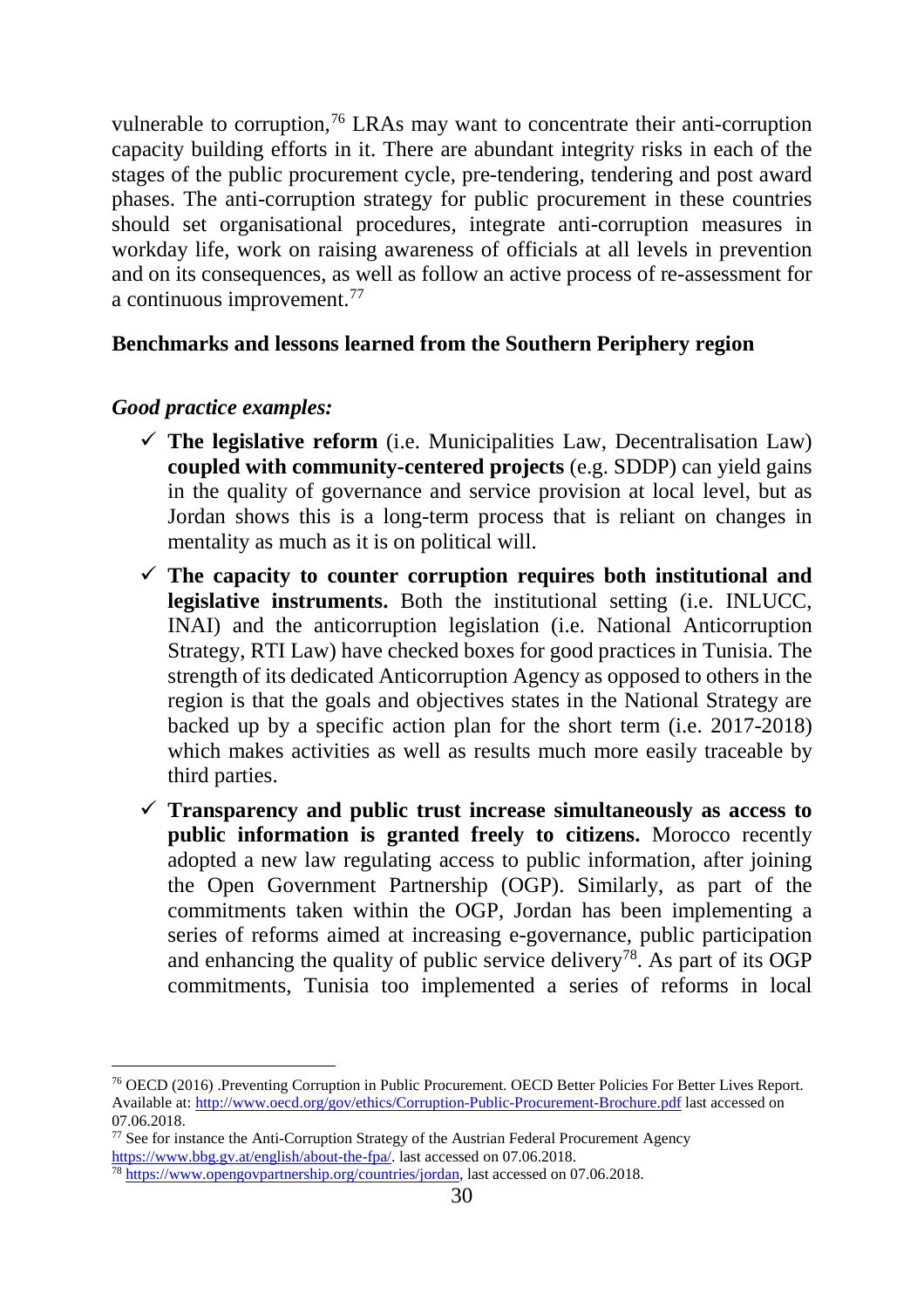governance in collaboration with citizens and civil society<sup>79</sup>. A series of governmental online portals in Egypt also further the accessibility of public services, while limiting the opportunities for graft or preferential treatment.

- $\checkmark$  A way to scale up benchmark examples is by creating the environment **for exchanges of good practices.** Professional associations such as the Municipalities Union of Marmara in Turkey allow for this to happen. Dedicated training sessions for public officials from different LRAs are another example from Turkey that can further communication and knowledge transfers (e.g. Local Government Academy (*Yerel Yönetim Akademisi* (YYA). Initiatives that are led by the Central Government can be effective as well, as shown in Egypt by the case of the Participatory Development Programme in Urban Areas (PDP) [\(http://egypt-urban.net\)](http://egypt-urban.net/). There are also other relevant bodies that promote the exchange of knowledge at international level, such as the Arab Administrative Development Organization (ARADO) [\(www.arado.org\)](http://www.arado.org/), or Open Government Partnership (OGP) [\(www.opengovpartnership.org\)](http://www.opengovpartnership.org/). International donors such as OECD, EU, UN, or the World Bank are frequently supporting such initiatives.
- $\checkmark$  Bottom-up initiatives are often more easily adopted and legitimised by **local communities.** A good example in Egypt is the one-stop shops for business start-ups: The Egyptian Center for Public Policy Studies seeks to empower entrepreneurs through the telephone application 'Mashro3y' launched by the Egyptian Center in cooperation with the Embassy of the Federal Republic of Germany in Cairo. The main objective of this application is to provide information about financial and non-financial service providers to individuals wishing to establish an economic activity and already existing entrepreneurs. The Center sought to spread this application in the Egyptian governorates through several conferences and seminars, which raised the number of 'Mashro3y' users to 25 thousand users in 27 Egyptian governorates. [80](#page-30-1)

#### *Suggestions based on identified country-specific problems:*

<span id="page-30-0"></span> <sup>79</sup> [https://www.opengovpartnership.org/documents/tunisia-second-national-action-plan-2016-2018,](https://www.opengovpartnership.org/documents/tunisia-second-national-action-plan-2016-2018) last accessed on 07.06.2018.

<span id="page-30-1"></span><sup>80</sup> Egyptian Center for Public Policy Studies (ECPPS) (2017) Policy Paper Series: Reforming the Business Climate and micro, small and medium sized enterprises in Egypt, [online]

<http://ecpps.org/attachments/article/1328/Information%20centers%20and%20the%20digital.pdf> last accessed on 07.06.2018.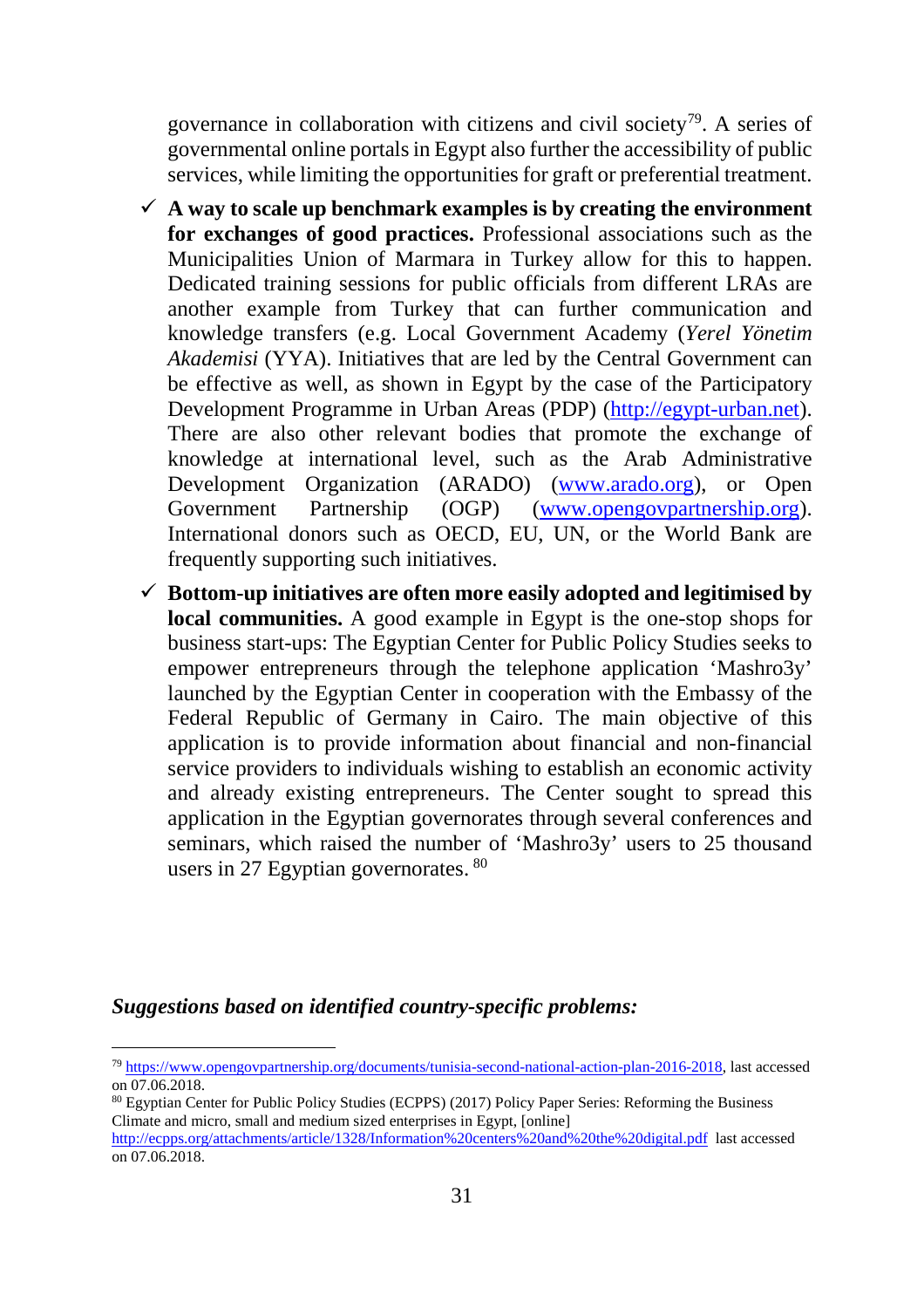- $\checkmark$  Use electronic systems for the selection of beneficiaries of certain public services that are more prone to being exchanged preferentially (suggestion from Egypt, Morocco and Tunisia)
- $\checkmark$  Independent control system for Local and Regional authorities or certain key functions they perform in public procurement and service delivery (suggestion from Turkey)
- $\checkmark$  Surveillance cameras on administrative offices that engage with the public on a day-to-day basis so as to diminish petty corruption (suggestion from Morocco)
- $\checkmark$  Public employees training on ethical conduct and countering measures for corruption (e.g. whistle blowing) (suggestion from Tunisia and Egypt)
- $\checkmark$  Participatory budgeting at local level (suggestion from Tunisia and Turkey)
- $\checkmark$  Open council and other deliberative meetings at LRA level (suggestion from Israel)
- $\checkmark$  Raise awareness amongst citizens and local NGOs about the causes, forms and effects of corruption through dedicated campaigns (suggestion from Israel)
- $\checkmark$  Third party (e.g. NGO) monitoring of tenders and public spending at local level (suggestion from Turkey)

### *Further recommendations:*

- $\checkmark$  Anti-corruption authorities should be partners to local and regional authorities in ensuring good governance, especially in terms of putting in place preventive measures that can help promote good practices (e.g. transparency, digitalisation), rather than punish unethical behavior. In the sample of cases analyzed here, only Morocco, Egypt, Jordan, and Bosnia and Hertzegovina have stand alone, specialised institutions in preventing corruption (see Annex 2). It is important to have distinctive authorities in charge of prevention, to ensure their independence and impartial conduct, but also to develop new collaborations across governmental levels.
- $\checkmark$  Digitalisation strategies in LRAs should focus as much on transparency, and accessibility, as on ensuring participatory interactions with users. This "co-design" or "co-production" of public services and policies<sup>[81](#page-31-0)</sup> would

<span id="page-31-0"></span><sup>&</sup>lt;sup>81</sup> See OECD recommendations for digitalisation strategies in MENA, 2017 [online] [https://www.oecd.org/mena/governance/digital-governance-mena.pdf,](https://www.oecd.org/mena/governance/digital-governance-mena.pdf) last accessed on 07.06.2018.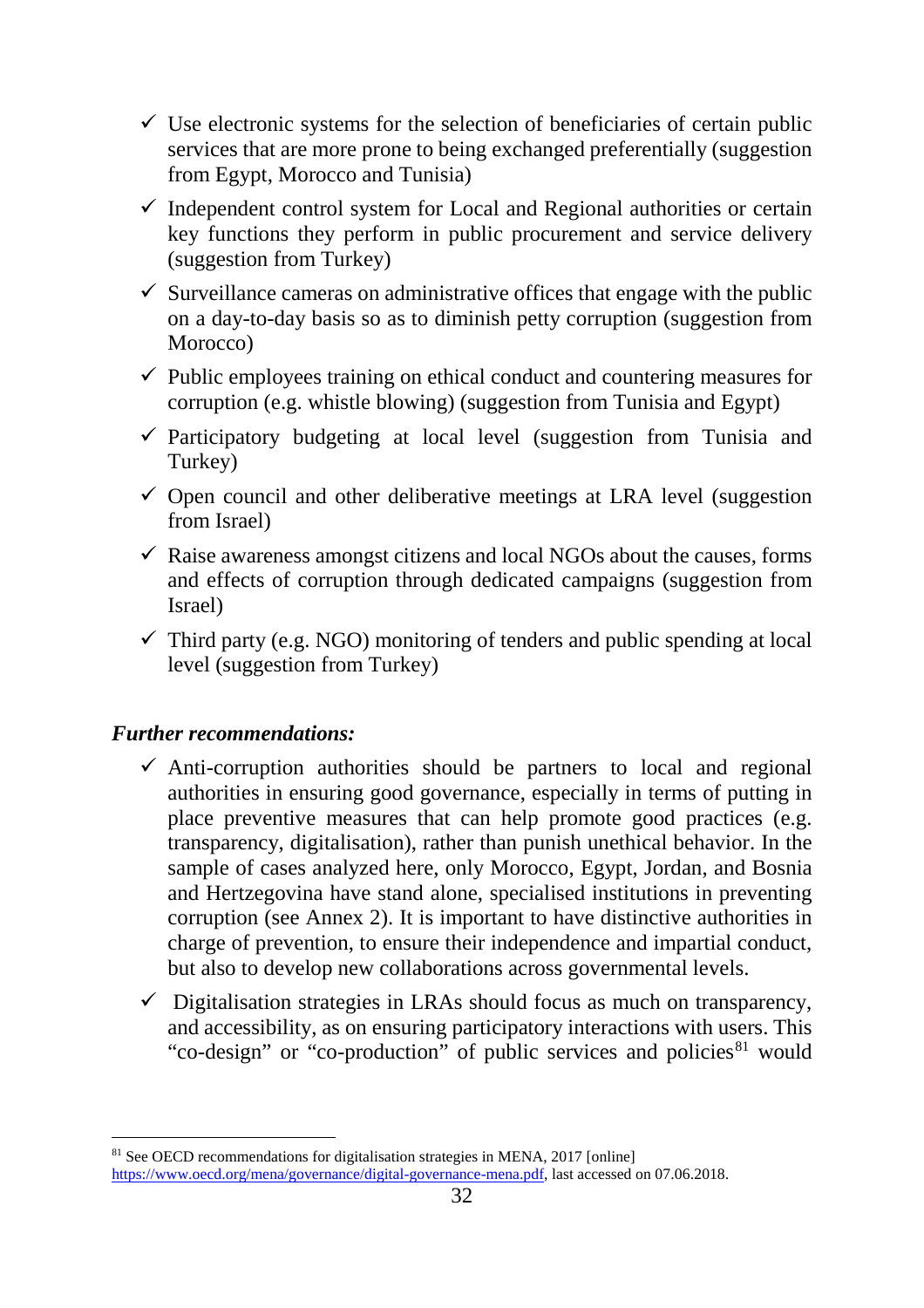increase citizens' ownership over community issues, the legitimacy of the state, and consolidate their trust in LRAs.

 $\checkmark$  In order for local authorities to be able to make a meaningful difference, local budgets should be increased, encouraging the development of fiscal collection capacity from investments and development projects, and asserting ownership over the quality of goods and services provided.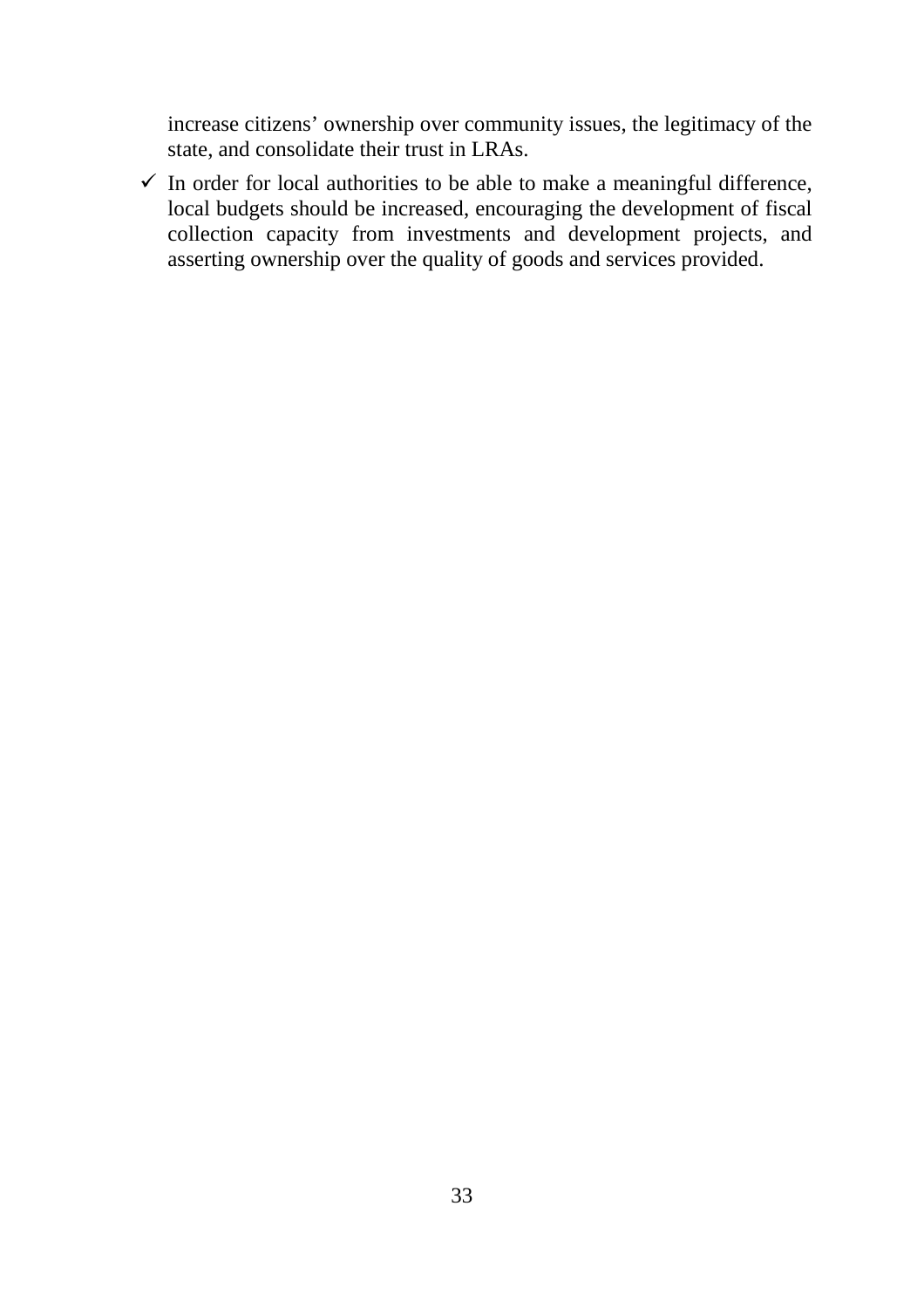# *Annex 1. Prioritisation Matrix for Corruption Problems in the EU Periphery*



<span id="page-33-0"></span>*Sources: present expert survey for South Med countries; Volintiru et al (2017) for input on EaP countries; Tromme and Volintiru (2018) for input on EU.*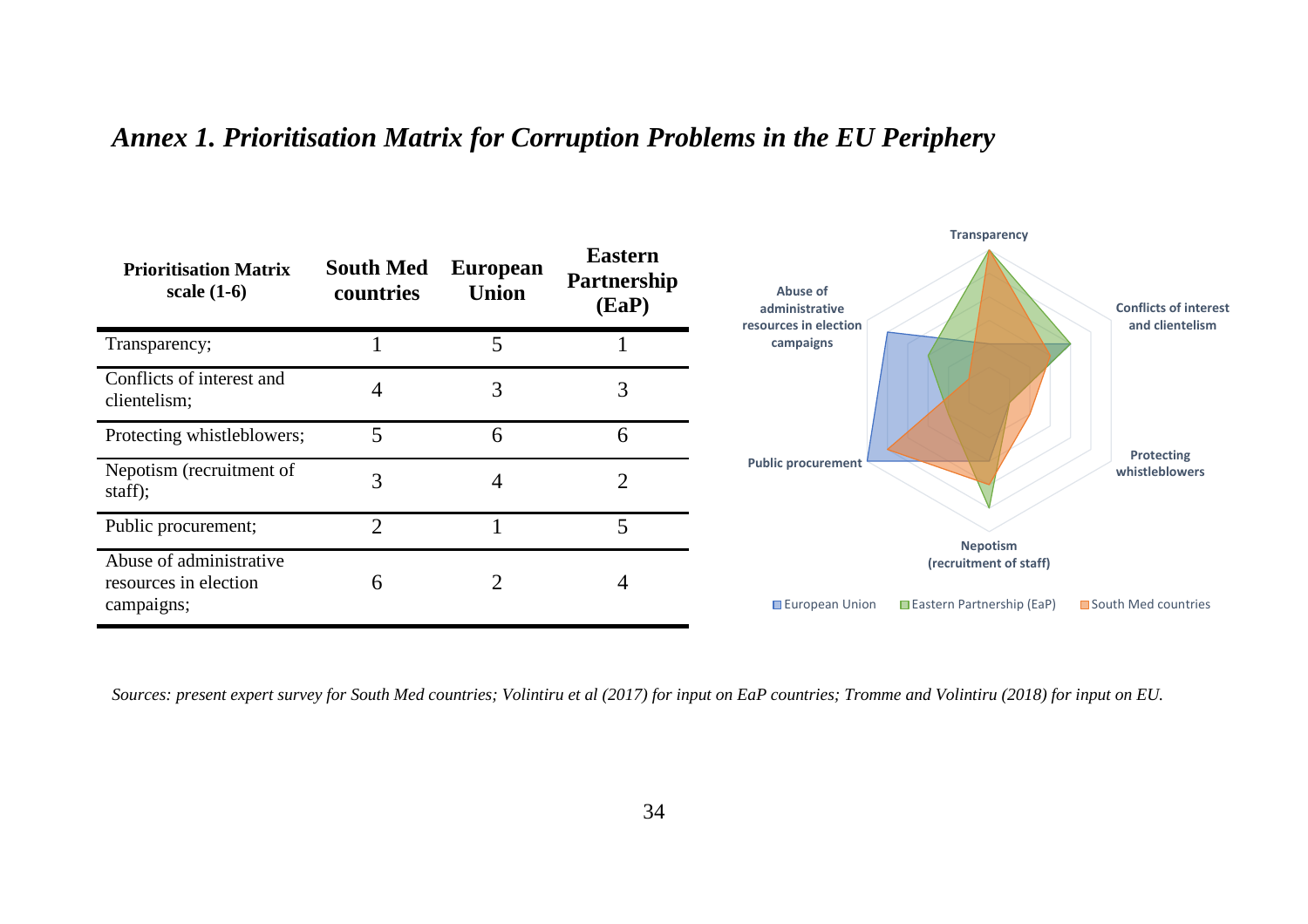|                   | <b>Main Problems in Public Procurement</b>          | <b>Main Problems in Public Service Delivery</b>          |
|-------------------|-----------------------------------------------------|----------------------------------------------------------|
|                   | Lack of transparency                                | Lack of transparency                                     |
| <b>Morocco</b>    | Untrained personnel                                 | Nepotism                                                 |
|                   | Poor or non-existent protection for whistle blowers | Clientelistic distribution of goods and services         |
|                   | Lack of transparency                                | Clientelistic distribution of goods and services         |
| <b>Tunisia</b>    | Untrained personnel                                 | Nepotism                                                 |
|                   | Poor or non-existent protection for whistle blowers |                                                          |
|                   | Lack of transparency                                | Lack of transparency                                     |
| Egypt             | Poor or non-existent protection for whistle blowers | Clientelistic distribution of goods and services         |
|                   | Nepotism                                            |                                                          |
| <b>Israel</b>     | Lack of transparency                                | Clientelistic distribution of goods and services         |
|                   | Nepotism                                            | Nepotism                                                 |
| <b>Jordan</b>     | Lack of transparency                                | Lack of transparency                                     |
|                   | Nepotism                                            | Nepotism                                                 |
|                   | Lack of transparency                                | Abuse of administrative resources in electoral campaigns |
| <b>Turkey</b>     | Nepotism                                            | Clientelistic distribution of goods and services         |
|                   |                                                     | Nepotism                                                 |
| <b>Albania</b>    | Lack of transparency                                | Clientelistic distribution of goods and services         |
|                   | Nepotism                                            | Lack of transparency                                     |
| <b>Bosnia</b> and | Nepotism                                            | Clientelistic distribution of goods and services         |
| Herzegovina       | Lack of transparency                                | Lack of transparency                                     |

*Source: Based on original expert survey conducted for this study*